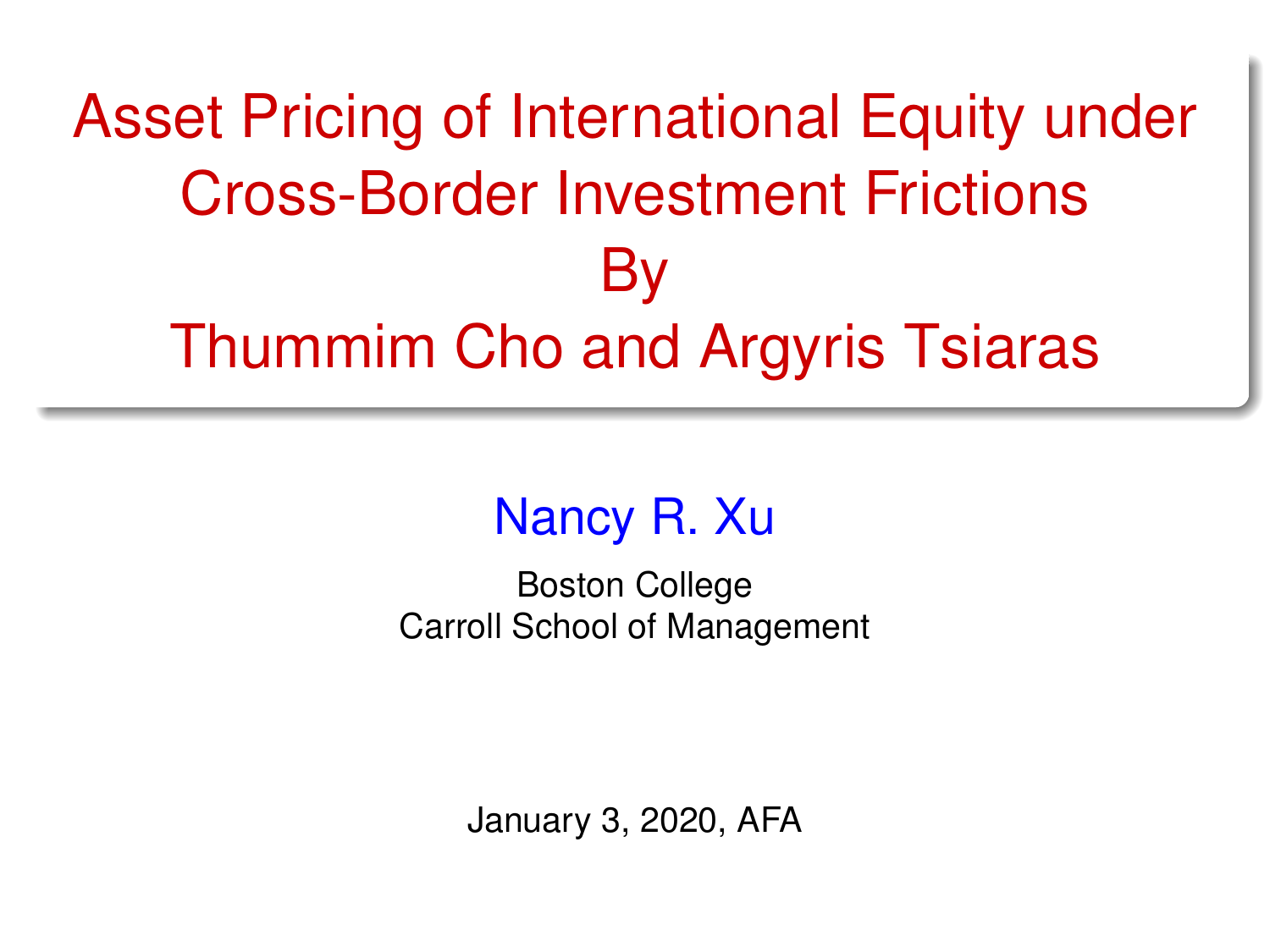#### <span id="page-1-0"></span>**Objective**

 $\triangleright$  Theoretically investigate the impact(s) of cross-country investment frictions – represented by holding costs – on international equity return dynamics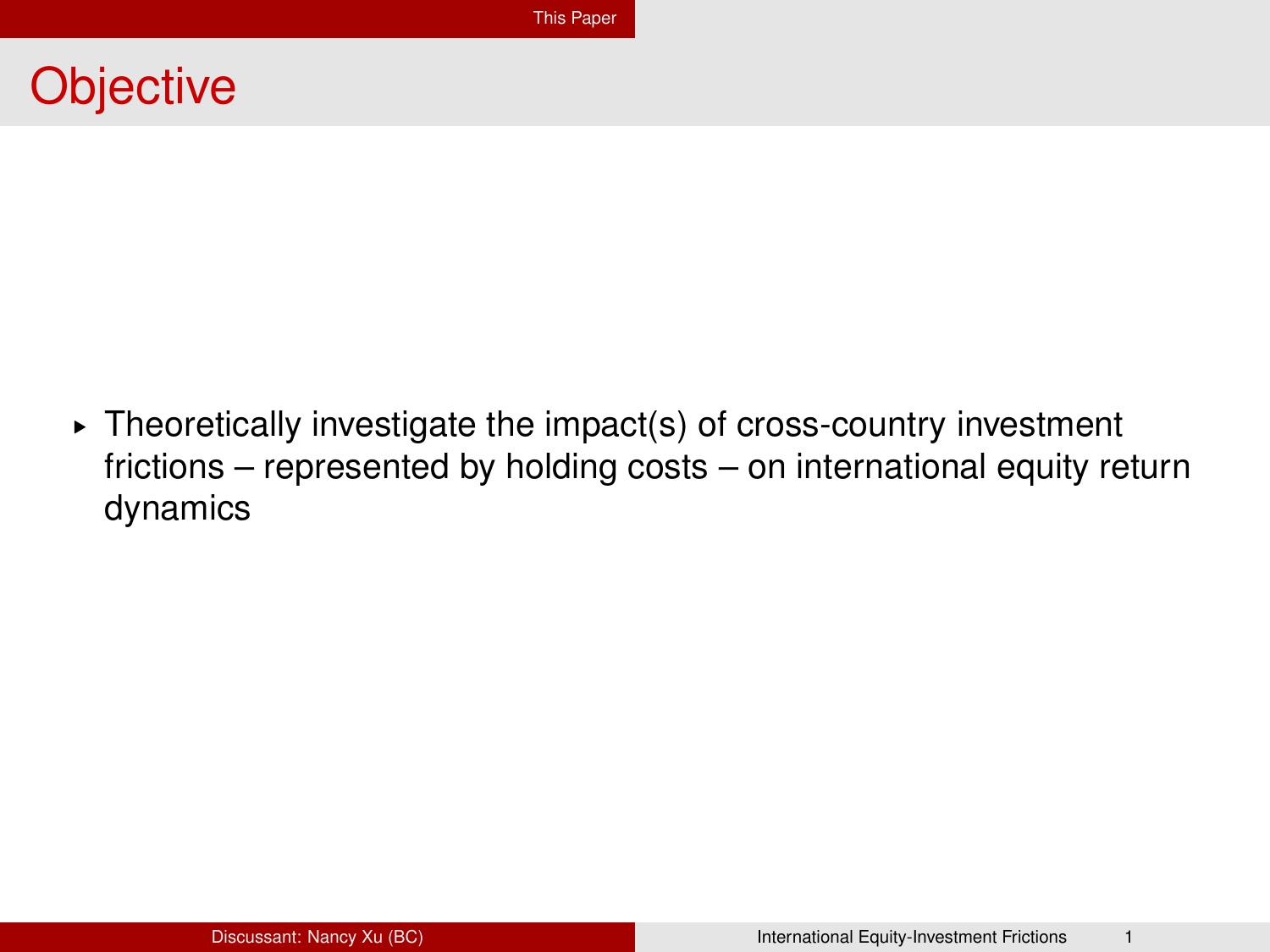- ► The asset pricing literature is interested in learning about salient features of international equity prices (comovement patterns; home biases; integration; etc.): Longin & Solnik (1995, 2001); Karolyi (2003); Dungey, Fry, Gonzalez-Hermosill & Martin (2005); Cappiello, Engle & Sheppard (2006); Bekaert, Hodrick & Zhang (2009); Christoffersen, Errunza, Jacobs & Langlois (2012); Xu (2018); among many others
	- $\Rightarrow$  Quantify latent global risk factors and transmission mechanisms
	- $\Rightarrow$  Suggest investment strategies
	- $\Rightarrow$  View risky asset markets as a way to reveal global risk preferences

 $\Rightarrow$  ...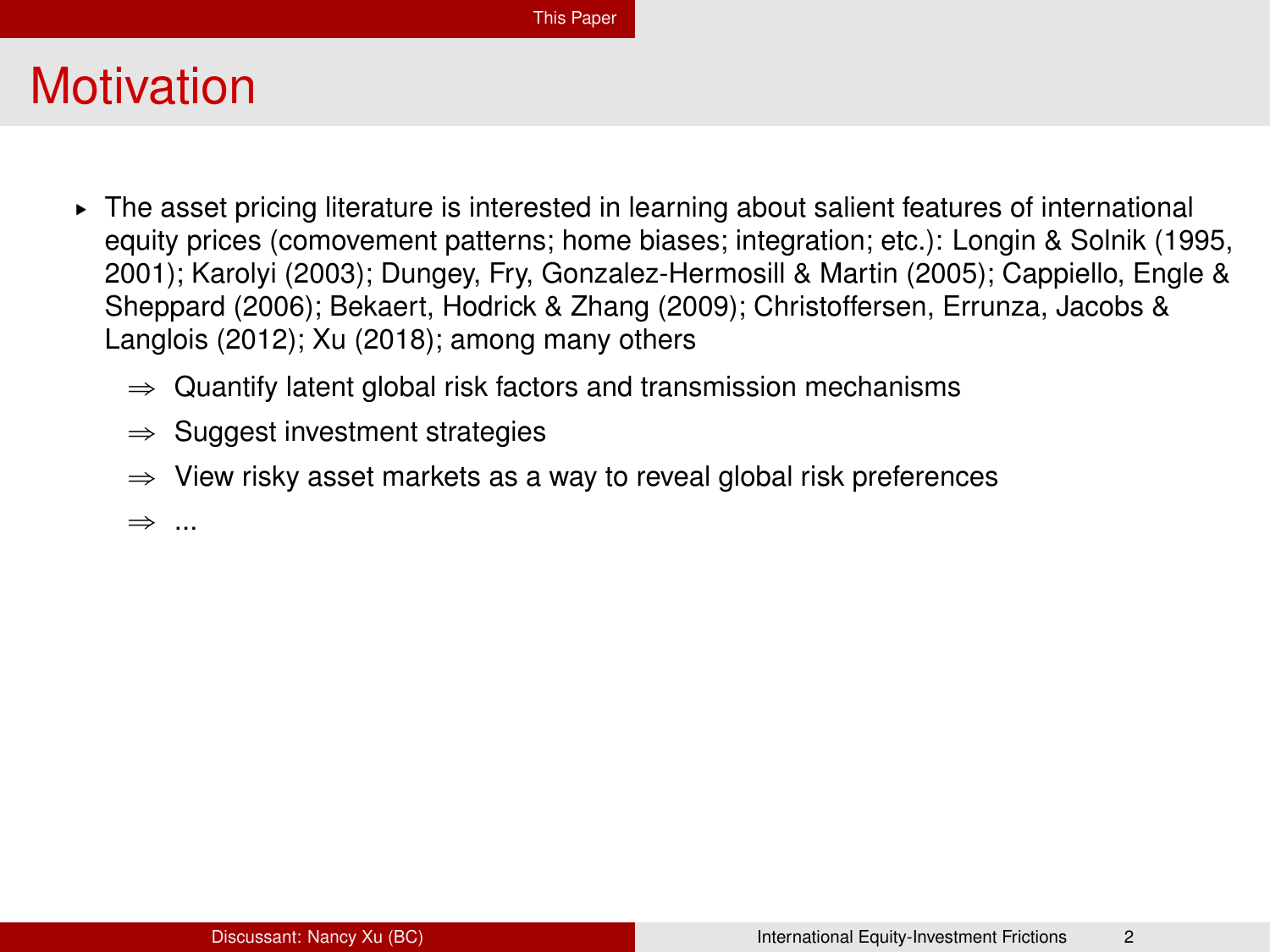- ► The asset pricing literature is interested in learning about salient features of international equity prices (comovement patterns; home biases; integration; etc.): Longin & Solnik (1995, 2001); Karolyi (2003); Dungey, Fry, Gonzalez-Hermosill & Martin (2005); Cappiello, Engle & Sheppard (2006); Bekaert, Hodrick & Zhang (2009); Christoffersen, Errunza, Jacobs & Langlois (2012); Xu (2018); among many others
	- $\Rightarrow$  Quantify latent global risk factors and transmission mechanisms
	- $\Rightarrow$  Suggest investment strategies
	- $\Rightarrow$  View risky asset markets as a way to reveal global risk preferences

 $\Rightarrow$  ...

§

**Ample empirical focus Limited theoretical explanation**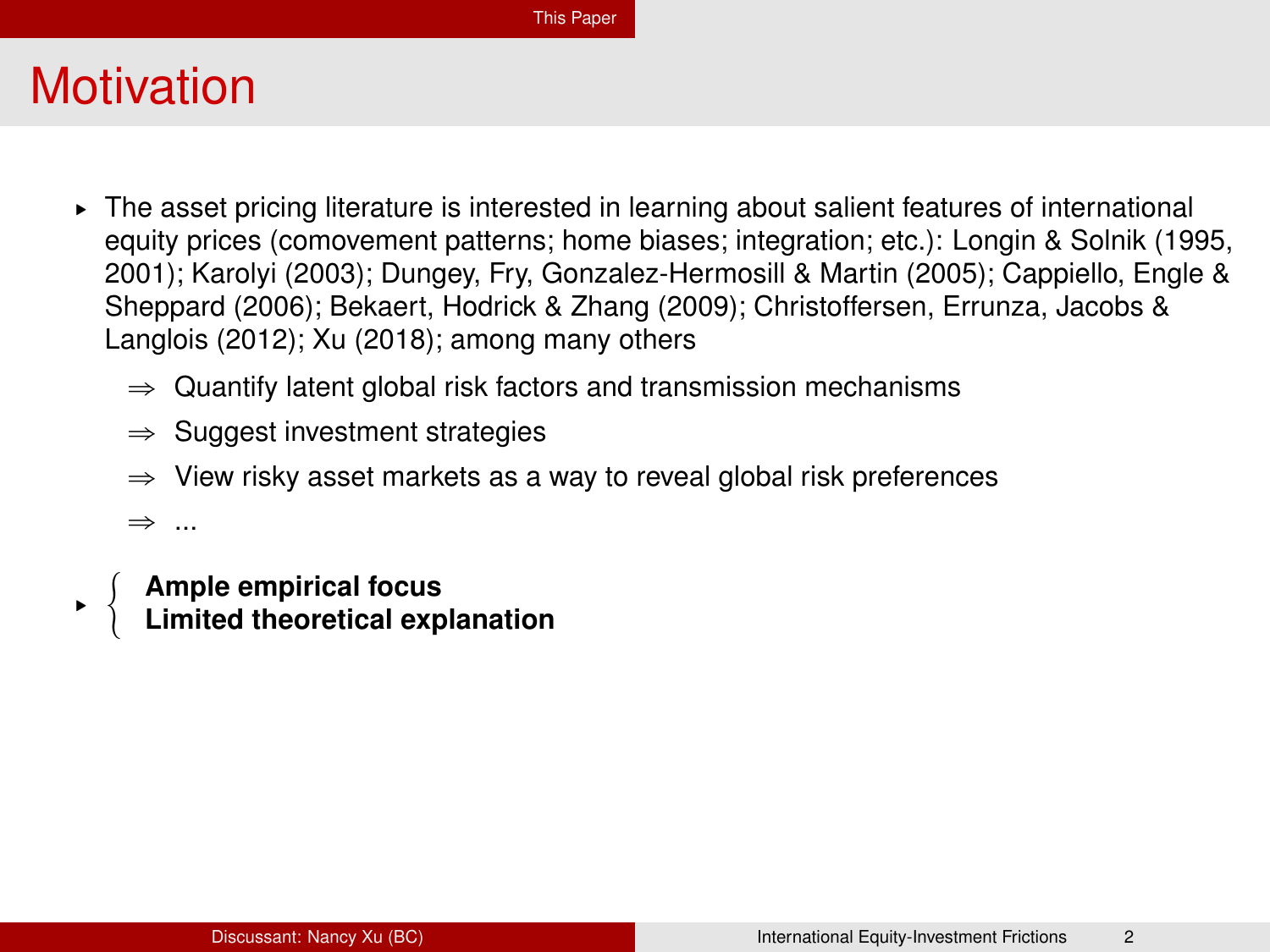- ► The asset pricing literature is interested in learning about salient features of international equity prices (comovement patterns; home biases; integration; etc.): Longin & Solnik (1995, 2001); Karolyi (2003); Dungey, Fry, Gonzalez-Hermosill & Martin (2005); Cappiello, Engle & Sheppard (2006); Bekaert, Hodrick & Zhang (2009); Christoffersen, Errunza, Jacobs & Langlois (2012); Xu (2018); among many others
	- $\Rightarrow$  Quantify latent global risk factors and transmission mechanisms
	- $\Rightarrow$  Suggest investment strategies
	- $\Rightarrow$  View risky asset markets as a way to reveal global risk preferences

 $\Rightarrow$  ...

§

#### **Ample empirical focus Limited theoretical explanation**

 $\Rightarrow$  Most focus on using general or partial equilibrium models with partial integration (correlated SDF) and frictionless markets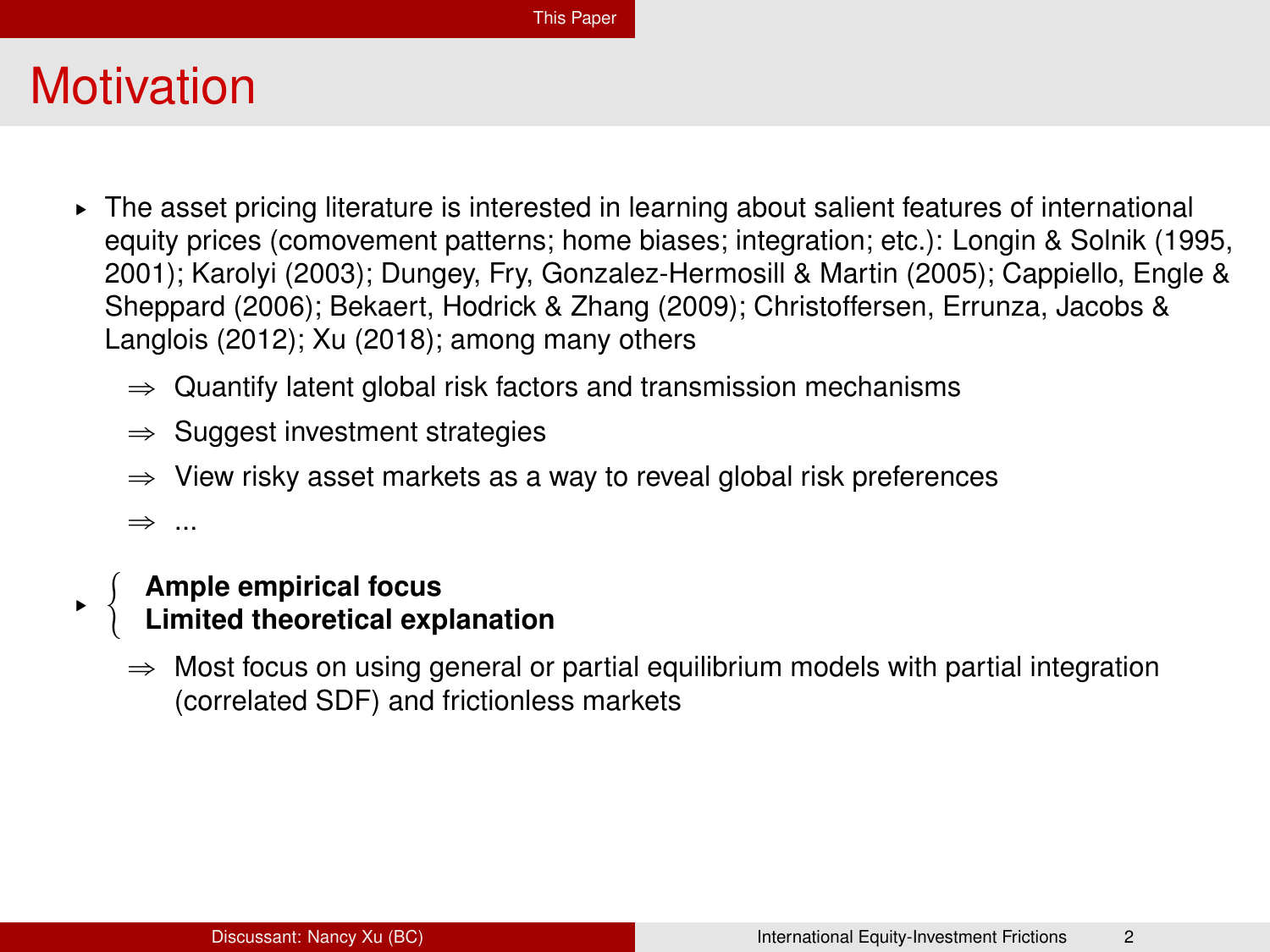- ► The asset pricing literature is interested in learning about salient features of international equity prices (comovement patterns; home biases; integration; etc.): Longin & Solnik (1995, 2001); Karolyi (2003); Dungey, Fry, Gonzalez-Hermosill & Martin (2005); Cappiello, Engle & Sheppard (2006); Bekaert, Hodrick & Zhang (2009); Christoffersen, Errunza, Jacobs & Langlois (2012); Xu (2018); among many others
	- $\Rightarrow$  Quantify latent global risk factors and transmission mechanisms
	- $\Rightarrow$  Suggest investment strategies
	- $\Rightarrow$  View risky asset markets as a way to reveal global risk preferences

 $\Rightarrow$  ...

§

#### **Ample empirical focus Limited theoretical explanation**

- $\Rightarrow$  Most focus on using general or partial equilibrium models with partial integration (correlated SDF) and frictionless markets
- $\Rightarrow$  A growing but small literature aims to explain the asset pricing implications of cross-border investment friction: Black (1974); Stulz (1981b); Stulz (1981a); Dumas (1992); Uppal (1993); and Bhamra, Coeurdacier & Guibaud (2014); This paper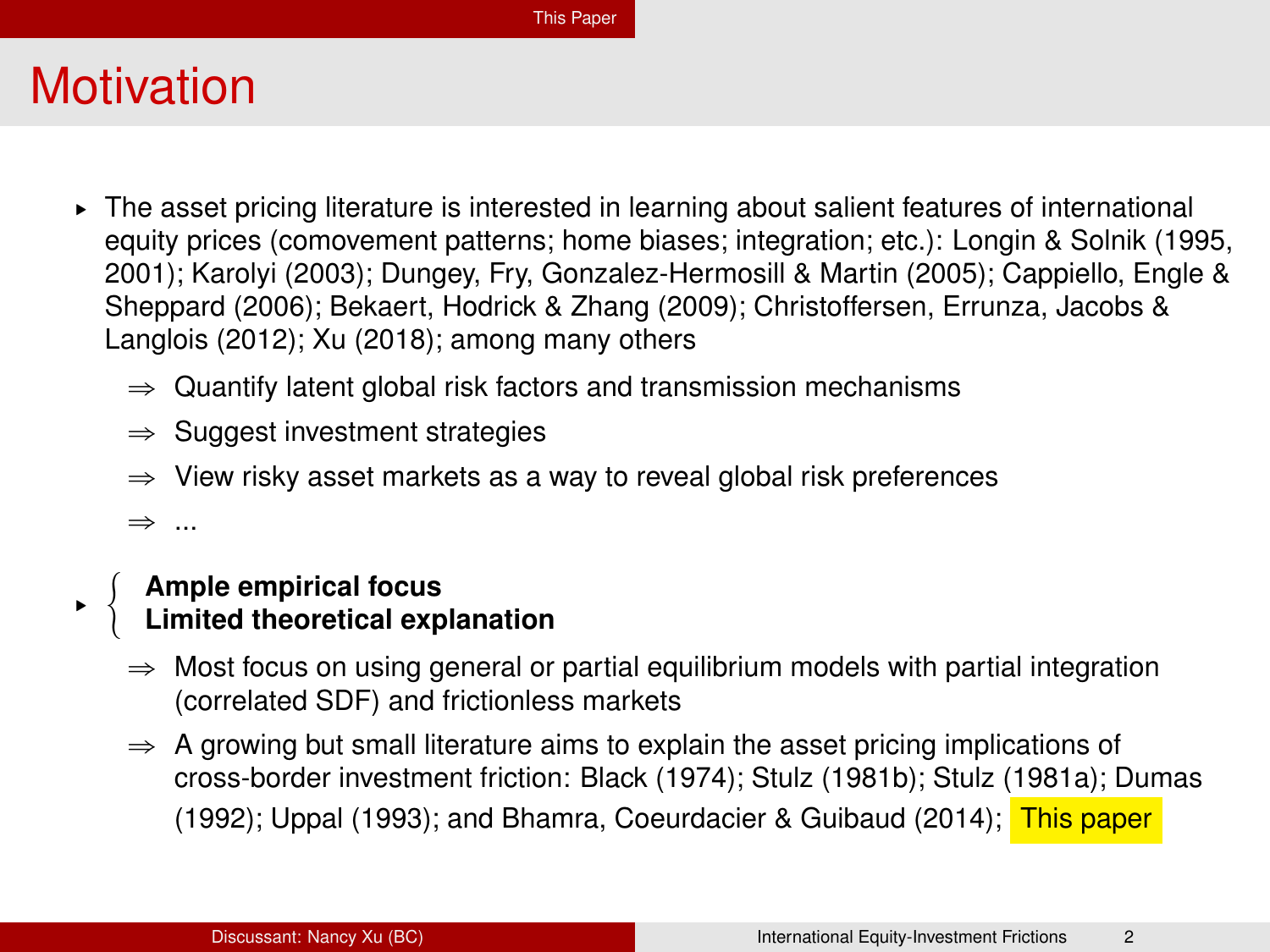- § **Settings:**
	- $\Rightarrow$  Endowments: multiple countries (heterogeneous fundamentals); single-good exchange economies; complete and frictionless financial markets within a country (perfect risk-sharing among households within country)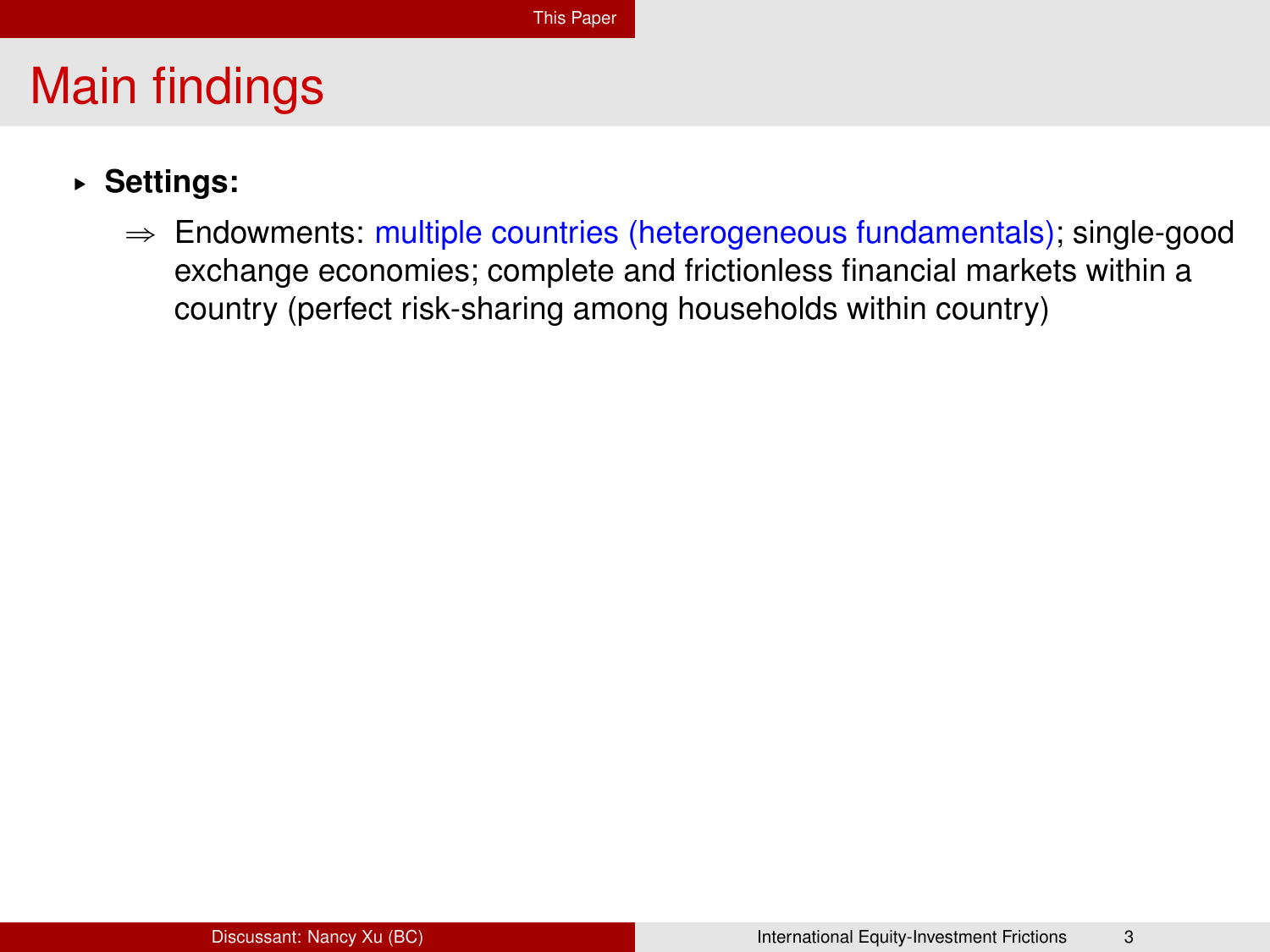- § **Settings:**
	- $\Rightarrow$  Endowments: multiple countries (heterogeneous fundamentals); single-good exchange economies; complete and frictionless financial markets within a country (perfect risk-sharing among households within country)
	- $\Rightarrow$  Households: heterogeneous risk preferences across countries; global and country-specific drivers of their habit formations (i.e. time-varying country investor risk aversions with a global component); consume domestic and foreign goods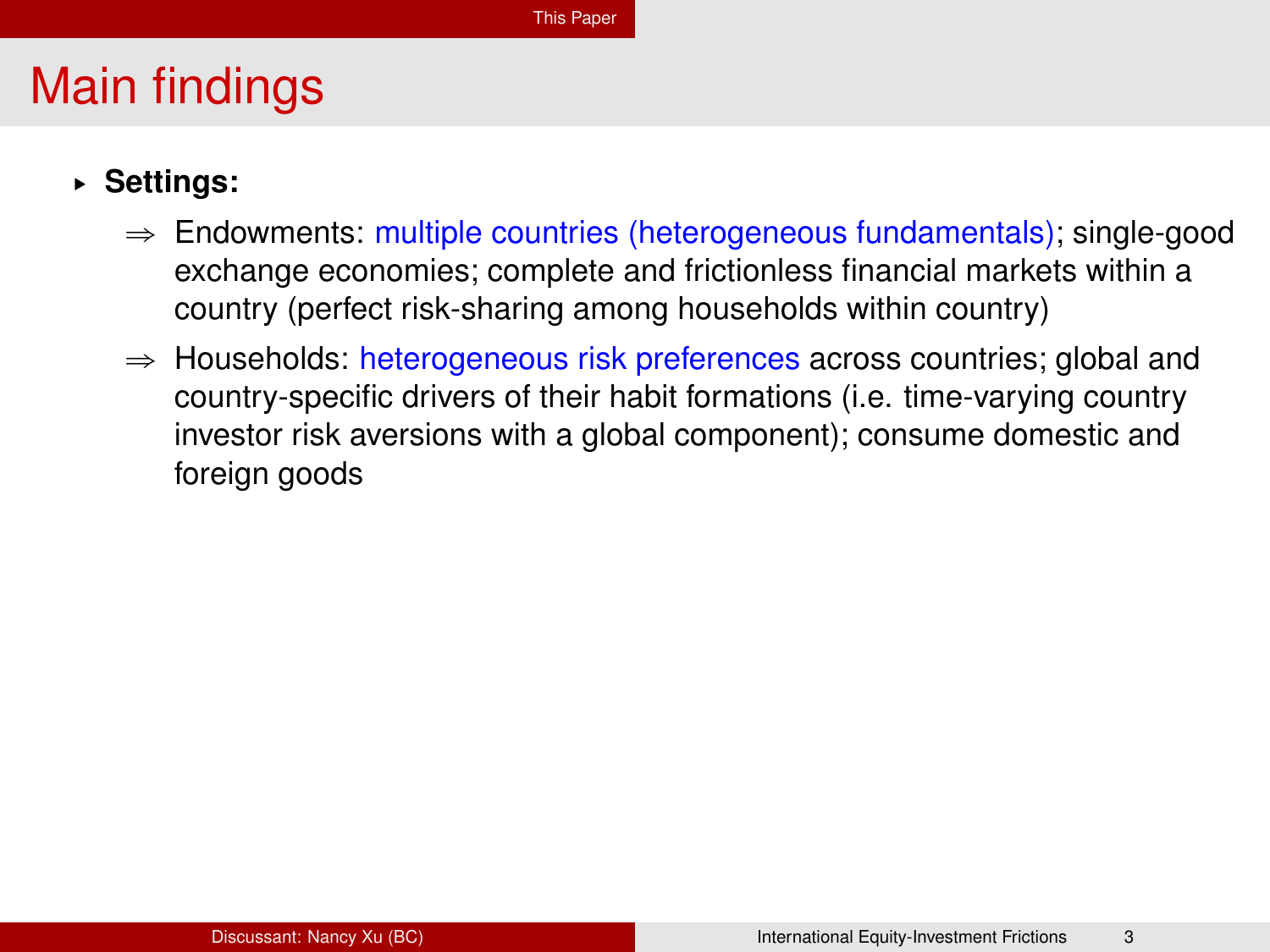- § **Settings:**
	- $\Rightarrow$  Endowments: multiple countries (heterogeneous fundamentals); single-good exchange economies; complete and frictionless financial markets within a country (perfect risk-sharing among households within country)
	- $\Rightarrow$  Households: heterogeneous risk preferences across countries; global and country-specific drivers of their habit formations (i.e. time-varying country investor risk aversions with a global component); consume domestic and foreign goods
	- $\Rightarrow$  Financial technologies: each country has a tree (heterogeneous dividend claims); households live on financial income and labor income; financial income from foreign equity markets incur holding costs for doing so:
		- ' Following Black (1974) and Stulz (1981a), holding costs (expressed as proportions of local asset price) of different country pairs are different, constant, always  $\geq 0$  (heterogeneous holding costs)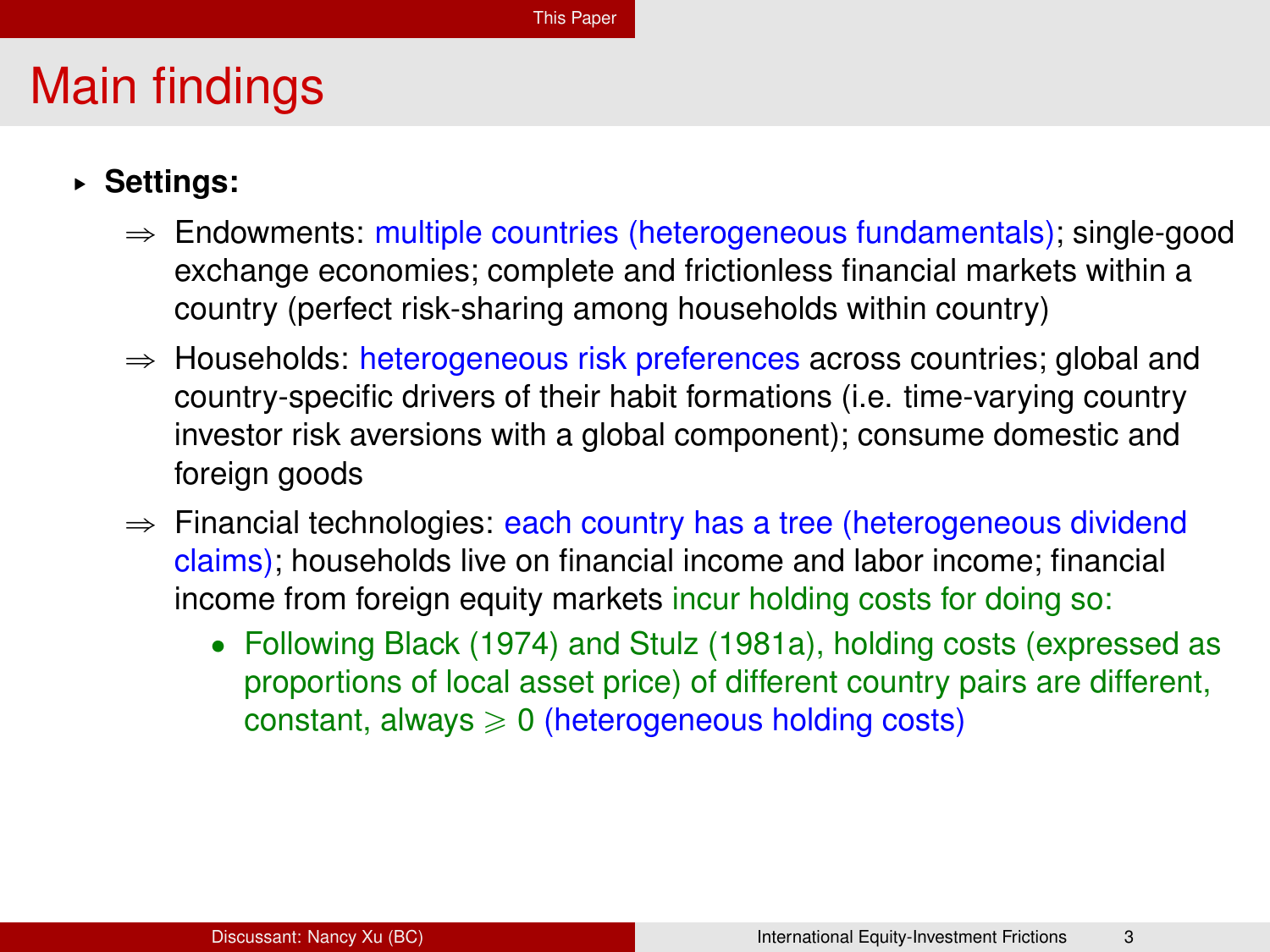- § **Settings:**
	- $\Rightarrow$  Endowments: multiple countries (heterogeneous fundamentals); single-good exchange economies; complete and frictionless financial markets within a country (perfect risk-sharing among households within country)
	- $\Rightarrow$  Households: heterogeneous risk preferences across countries; global and country-specific drivers of their habit formations (i.e. time-varying country investor risk aversions with a global component); consume domestic and foreign goods
	- $\Rightarrow$  Financial technologies: each country has a tree (heterogeneous dividend claims); households live on financial income and labor income; financial income from foreign equity markets incur holding costs for doing so:
		- ' Following Black (1974) and Stulz (1981a), holding costs (expressed as proportions of local asset price) of different country pairs are different, constant, always  $\geq 0$  (heterogeneous holding costs)
- **► Solving:** (1) HH choose consumption stream; (2)  $\Sigma$  HH financial wealth  $\rightarrow$ country wealth = domestic equity+foreign equity investment+domestic bond; (3) each country's equity market clears; (4) international bond market clears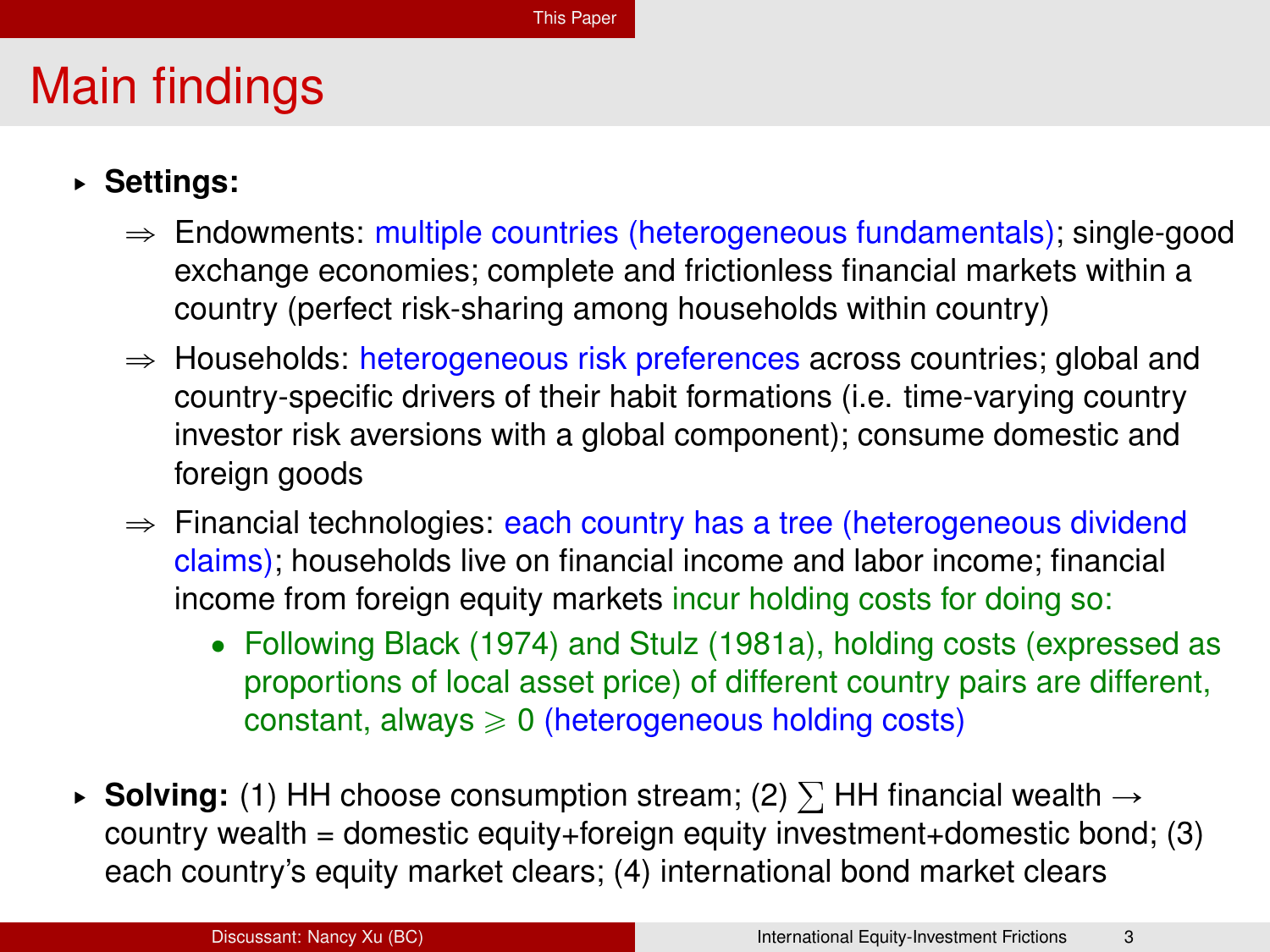#### **Empirical Facts & Model Predictions:**

Fact 1: Higher foreign investor presence  $\Leftrightarrow$  Higher equity return comovement with the global market

Fact 2: Smaller pricing errors (alpha)  $\Leftrightarrow$  Higher equity return comovement with the global market

Fact 3: Lower Home Bias (HB)  $\Leftrightarrow$  Higher equity return comovement with the global market

1 Intuition: the valuation of country *i* asset is more procyclical w.r.t. global surplus, when the holding cost of a "global" investor in the country *i* asset is lower.

$$
\widetilde{\rho}_R^{i0}(s_t) = \widetilde{\rho}^{i0} + \frac{1}{\sqrt{1 - (\rho^{i0})^2}} \frac{\sigma^0}{\sigma^i} \nu(1 - \lambda s_t) \mathcal{E}_{pi}^S(s_t; c^i),
$$

- 2 Intuition: equity returns of integrated markets obey a conditional global CAPM after adjusting for holding costs  $\pi^{ii}(s_t) = \mathbf{c}^i + \lambda_{CARM}(s_t) \Sigma_R^{0}(s_t) \Sigma_R^i(s_t),$
- **3** Intuition: degree of HB decreases when the holding cost of a "global" investor in the country *i* asset is lower

$$
HB_t^i \equiv 1 - \frac{\sum_{n=0 \neq i}^{N} \theta_t^{ni}}{\sum_{n=0}^{N} \theta_t^{ni}}
$$

Discussant: Nancy Xu (BC) **[International Equity-Investment Frictions](#page-0-0)** 4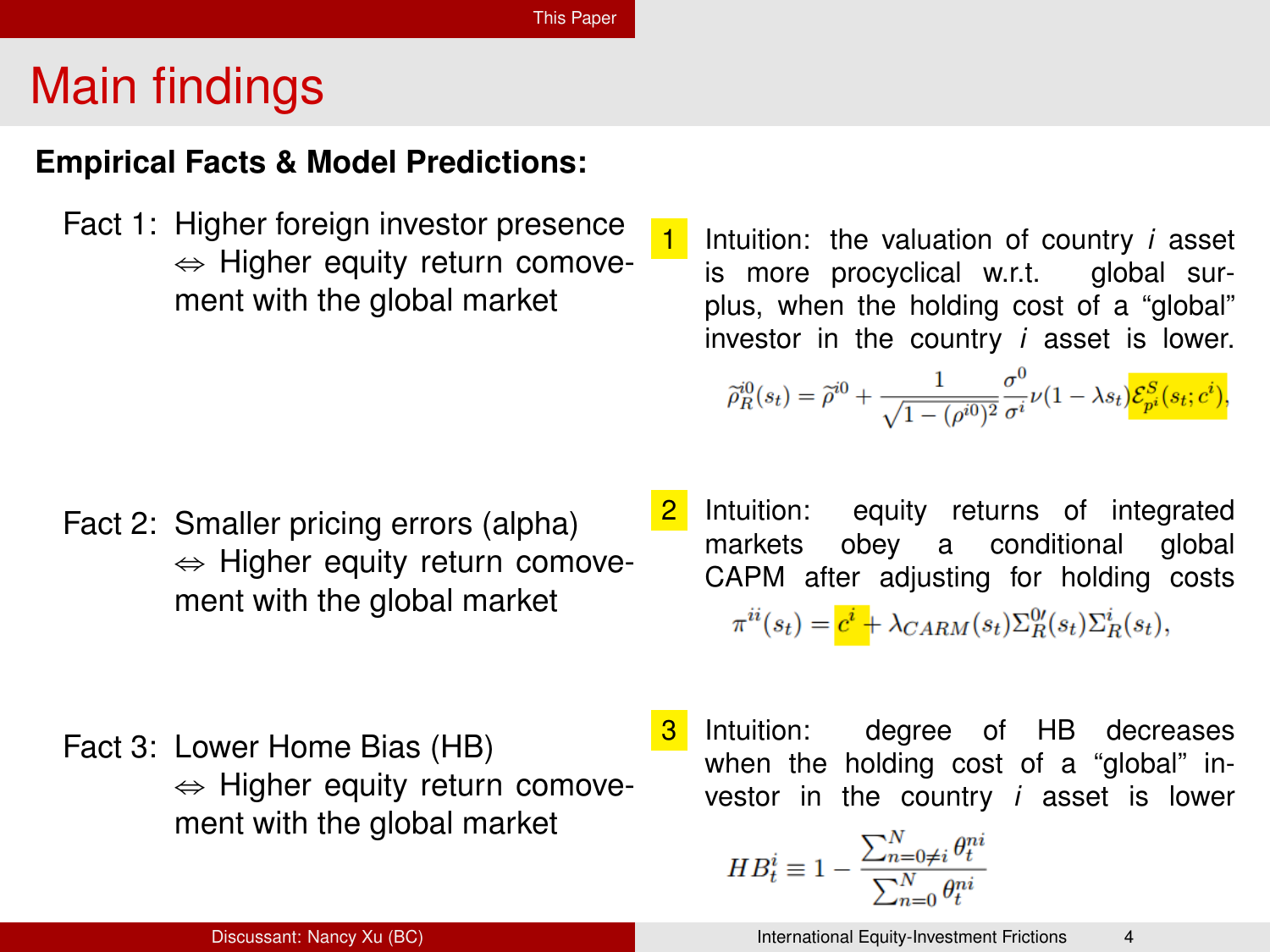#### <span id="page-11-0"></span>Comment #1: What I Like About the Paper

- 1. Economic question is important and relevant
- 2. The theory part of the paper involves flexible assumptions, and hence derives intuitive model predictions
- 3. The tractability and closed-form nature of the solution are appreciated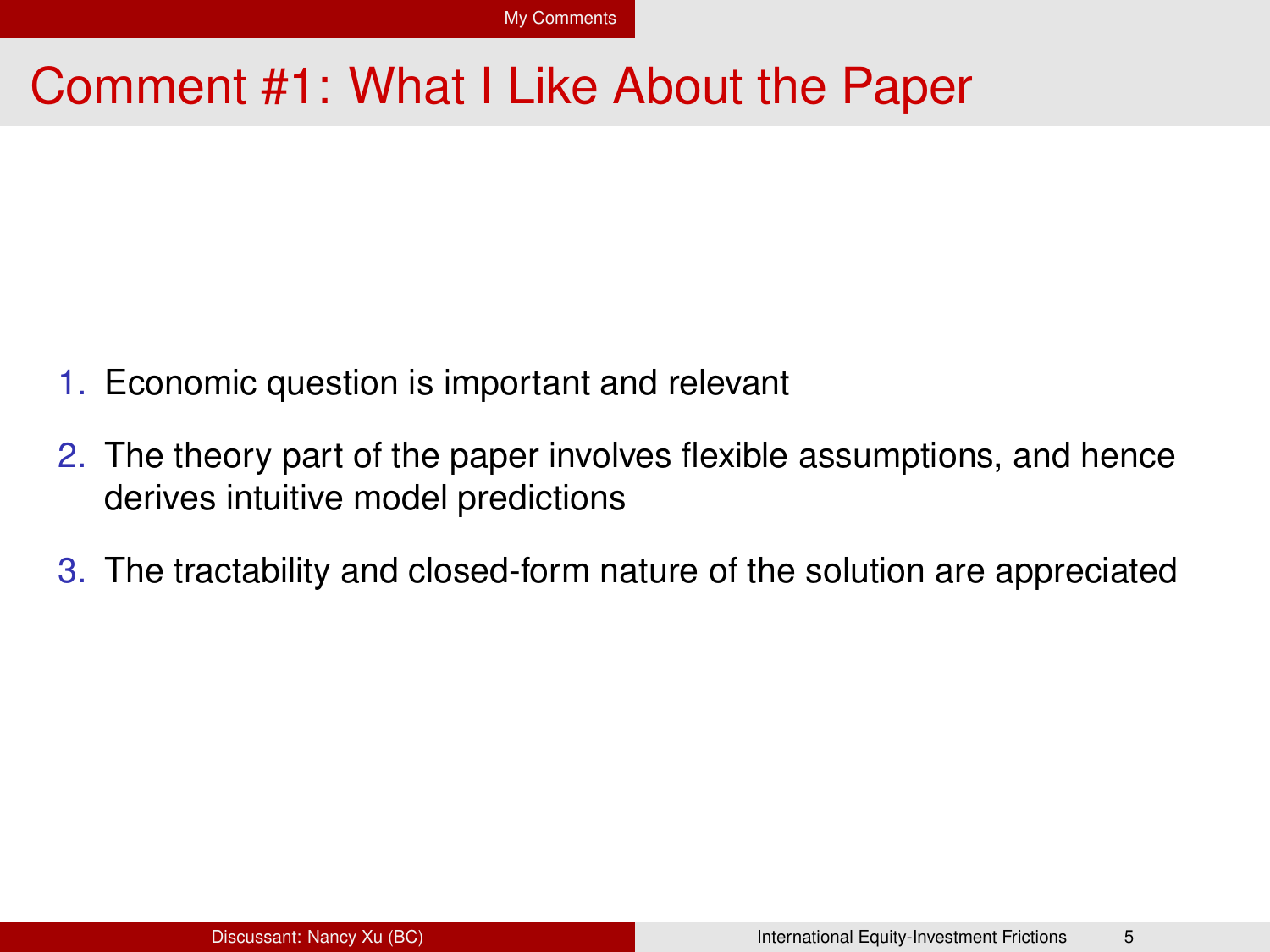#### Comments:

- #2 Motivation
- #3 When Complexity Meets Interpretations
- #4 Consistency b/w Theory & Empirics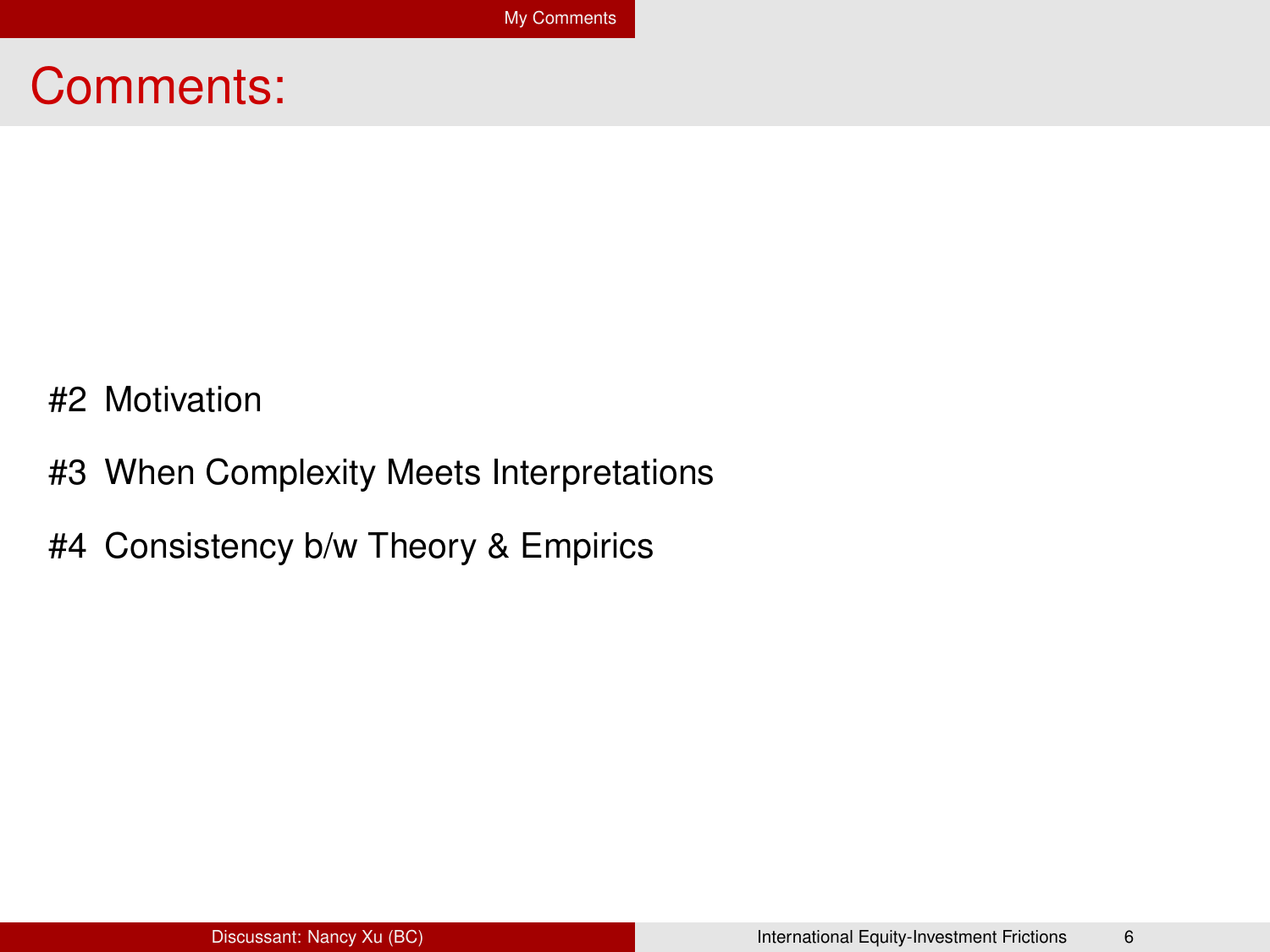§ The core object of interest – **cross-country stock holding cost** – needs to be "motivated" and "justified" better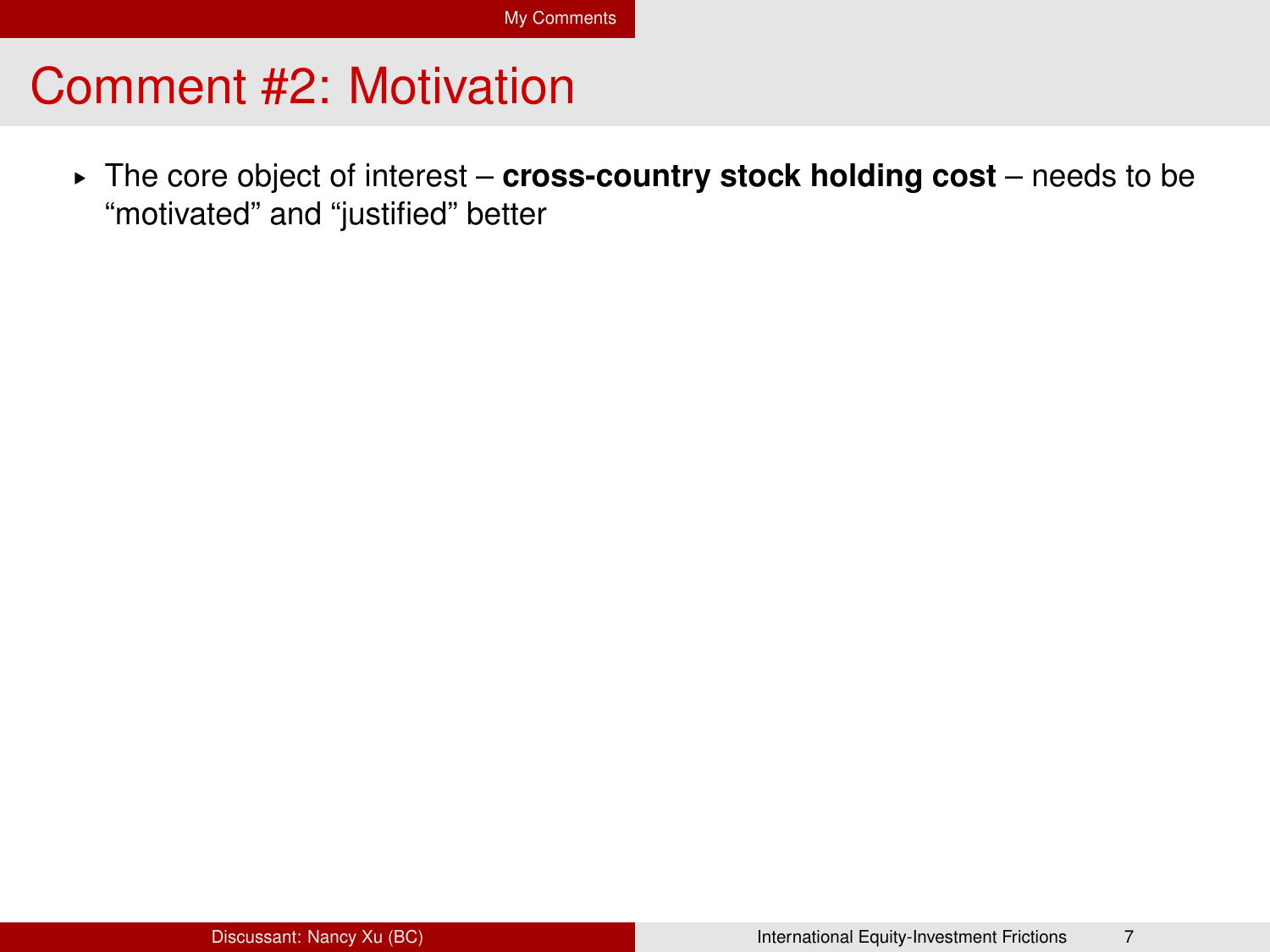- § The core object of interest **cross-country stock holding cost** needs to be "motivated" and "justified" better
	- $\Rightarrow$  Why this particular friction? What are competing theories? Suggestion: motivate through the integration and openness literature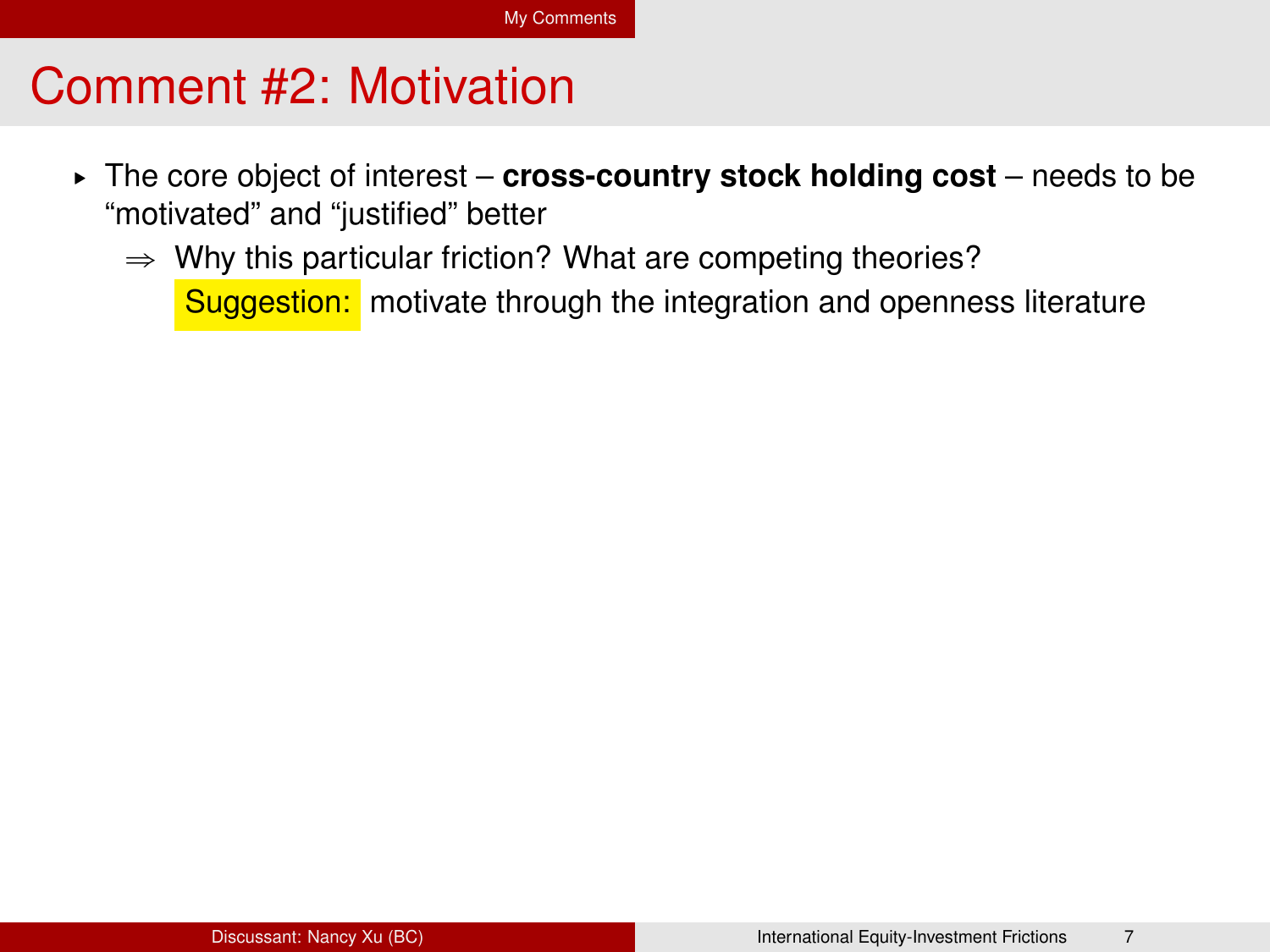- § The core object of interest **cross-country stock holding cost** needs to be "motivated" and "justified" better
	- $\Rightarrow$  Why this particular friction? What are competing theories? Suggestion: motivate through the integration and openness literature
	- $\Rightarrow$  What about the primary asset price determinants (that one would suspect to be primary drivers in terms of economic magnitude) of international return comovements?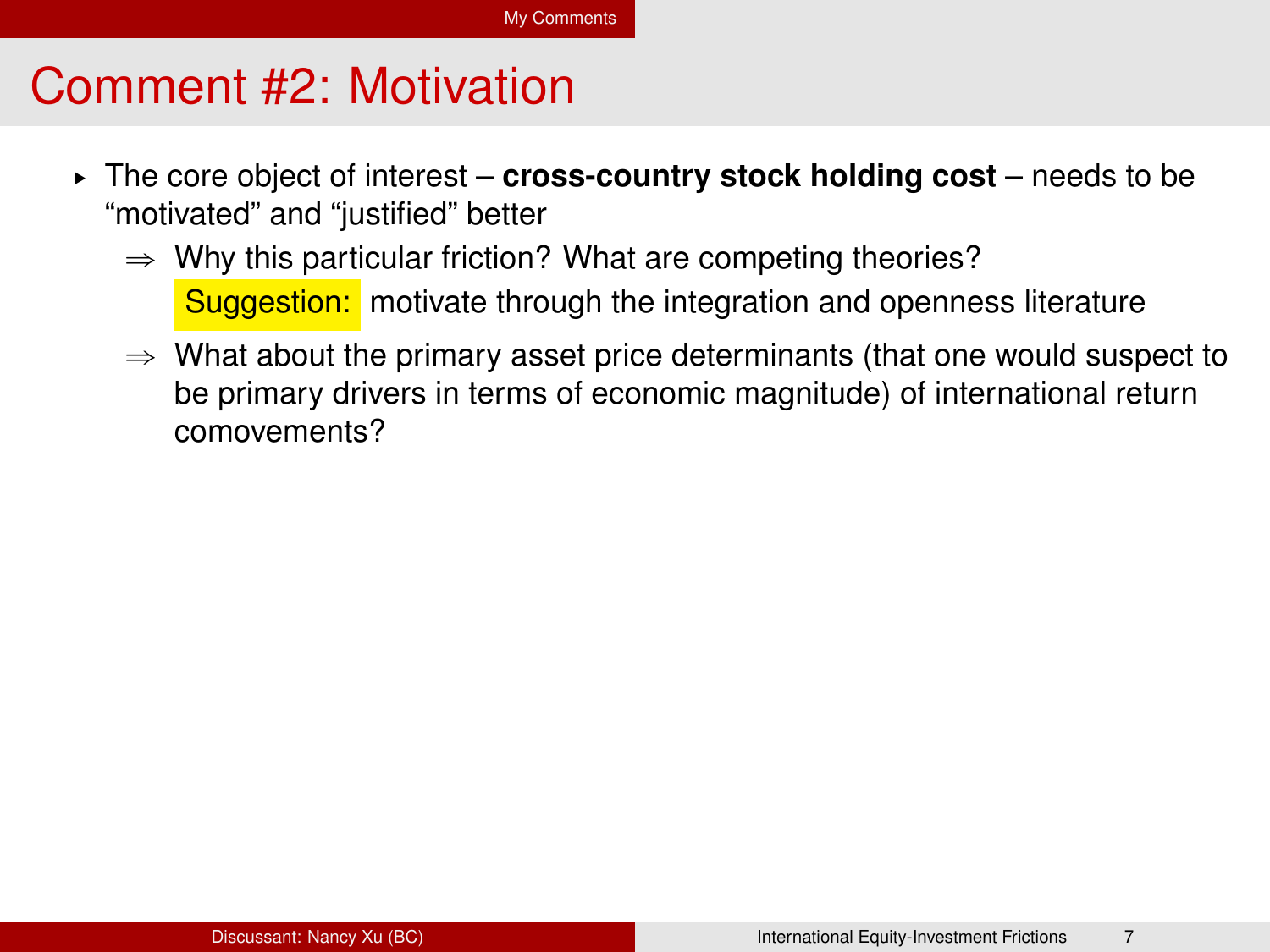- § The core object of interest **cross-country stock holding cost** needs to be "motivated" and "justified" better
	- $\Rightarrow$  Why this particular friction? What are competing theories? **Suggestion:** motivate through the integration and openness literature
	- $\Rightarrow$  What about the primary asset price determinants (that one would suspect to be primary drivers in terms of economic magnitude) of international return comovements?

For example, to jointly explain the three facts, one alternative theory is heterogeneous time-varying risk aversion:

• Fact 1: [An extreme case] Controlling for the same fundamentals in C1 and C2, when the risk aversion of the foreign investor  $>$  C1's risk aversion but  $<$  C2's risk aversion, she will buy from C1 and sell in C2; the foreign presence is higher (e.g., C1) and C1 asset price might comoves more positively with global prices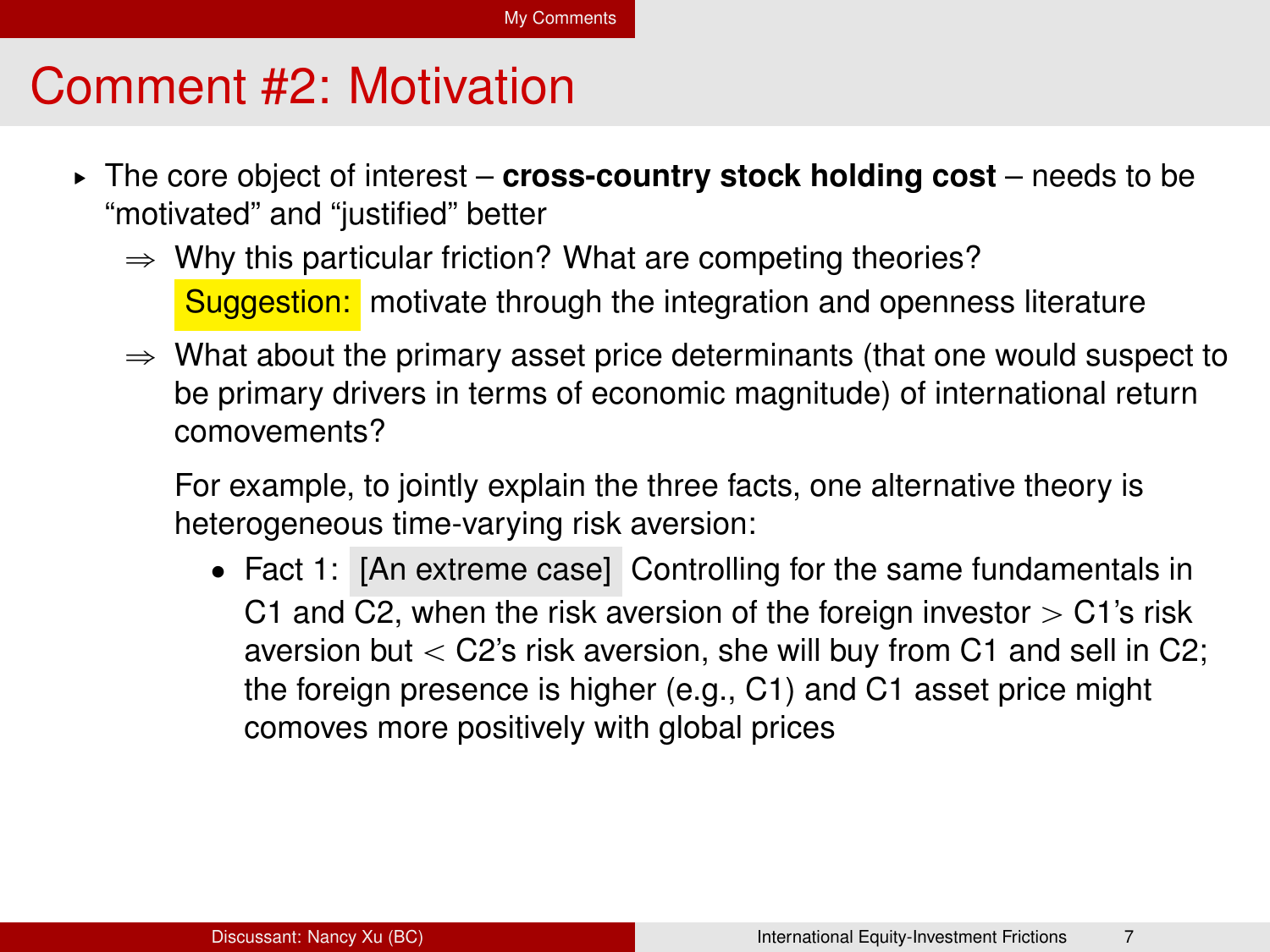- § The core object of interest **cross-country stock holding cost** needs to be "motivated" and "justified" better
	- $\Rightarrow$  Why this particular friction? What are competing theories? **Suggestion:** motivate through the integration and openness literature
	- $\Rightarrow$  What about the primary asset price determinants (that one would suspect to be primary drivers in terms of economic magnitude) of international return comovements?

For example, to jointly explain the three facts, one alternative theory is heterogeneous time-varying risk aversion:

- Fact 1: [An extreme case] Controlling for the same fundamentals in C1 and C2, when the risk aversion of the foreign investor  $>$  C1's risk aversion but  $<$  C2's risk aversion, she will buy from C1 and sell in C2; the foreign presence is higher (e.g., C1) and C1 asset price might comoves more positively with global prices
- Fact 3: Given your formula of HB, Fact 3 can be implied given Fact 1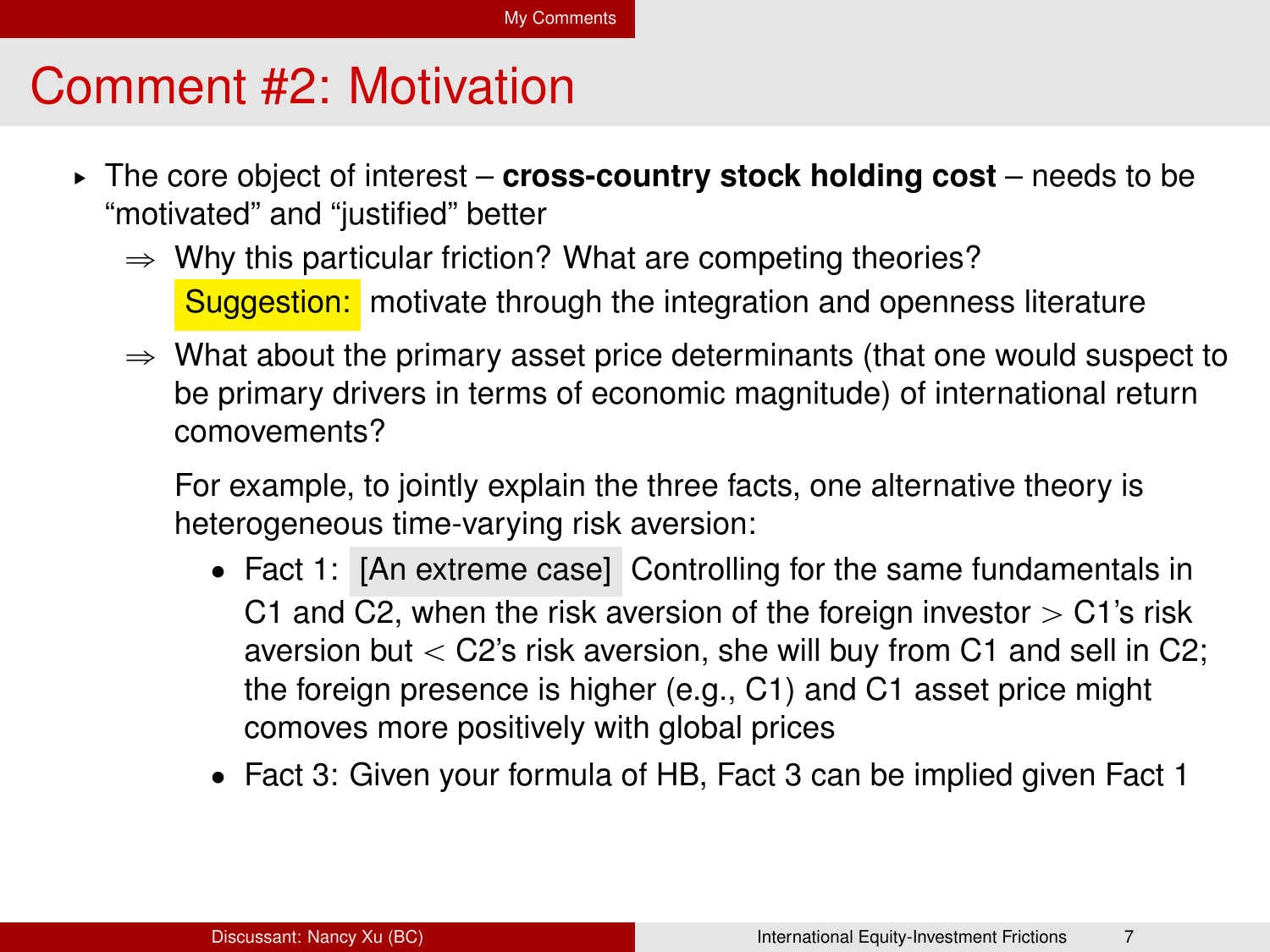- § The core object of interest **cross-country stock holding cost** needs to be "motivated" and "justified" better
	- $\Rightarrow$  Why this particular friction? What are competing theories? **Suggestion:** motivate through the integration and openness literature
	- $\Rightarrow$  What about the primary asset price determinants (that one would suspect to be primary drivers in terms of economic magnitude) of international return comovements?

For example, to jointly explain the three facts, one alternative theory is heterogeneous time-varying risk aversion:

- Fact 1: [An extreme case] Controlling for the same fundamentals in C1 and C2, when the risk aversion of the foreign investor  $>$  C1's risk aversion but  $<$  C2's risk aversion, she will buy from C1 and sell in C2; the foreign presence is higher (e.g., C1) and C1 asset price might comoves more positively with global prices
- Fact 3: Given your formula of HB, Fact 3 can be implied given Fact 1
- Fact 2: But I think you will need frictions to explain Fact 2

Suggestion: Argue along this line (i.e., to jointly explain ...)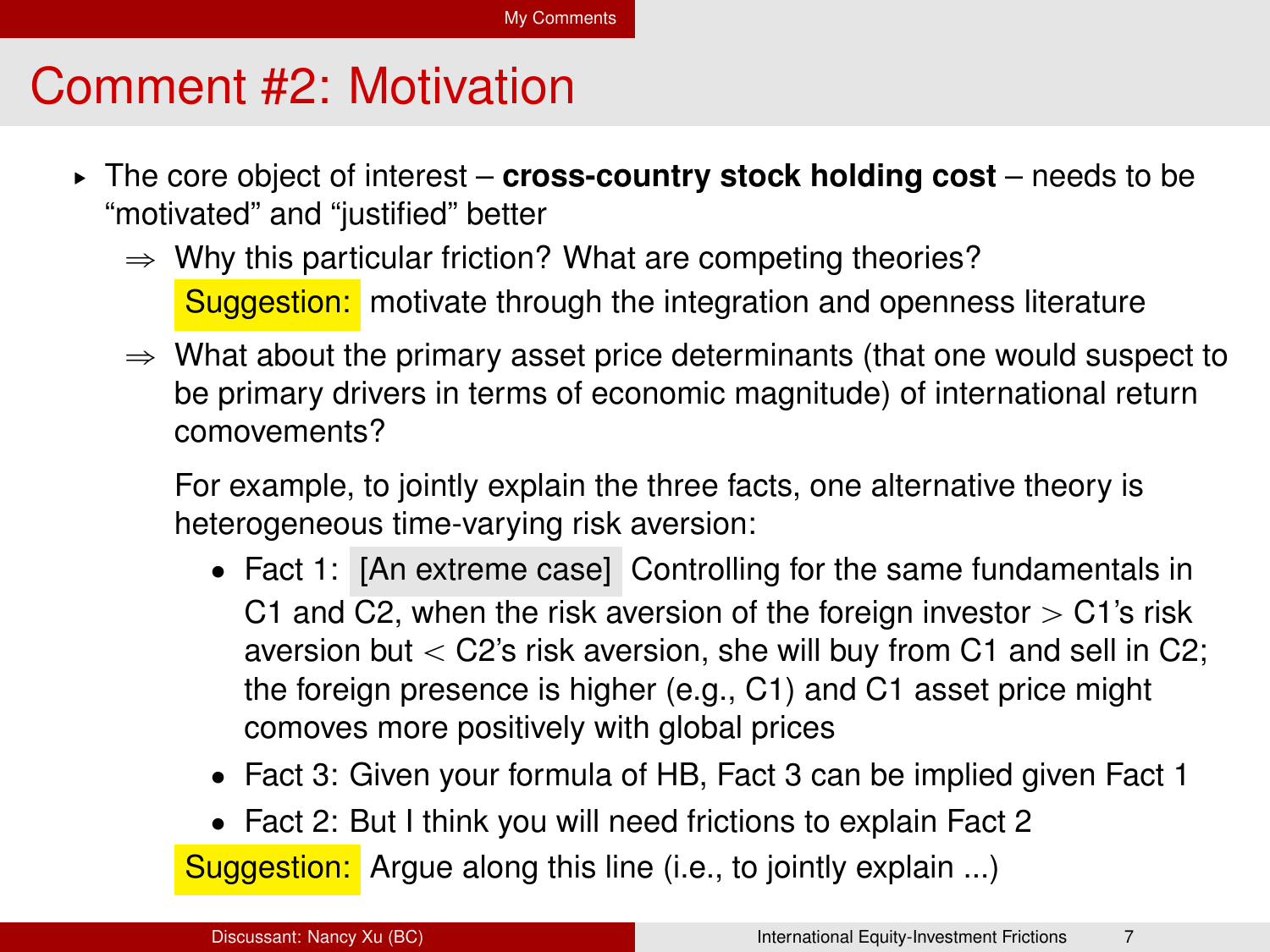#### Comment #3: When Complexity Meets Interpretations

§ The system is heavy and complex, involving at least 40 parameters and variables + Many heterogeneities (Slide 3) make it difficult to identify the economic impact (the paper advocates) without a numerical exercise:

**Proposition 2** (Optimal Portfolio Choice in International Markets). The vector of aggregate portfolio weights

 $of country$  i is given by

$$
\frac{\theta_t^i}{\hat{\gamma}_t^i} = \frac{1}{\hat{\gamma}_t^i} \left( \Sigma'_{Rt} \Sigma_{Rt} \right)^{-1} \left[ \pi_t - \frac{c^i}{\hat{\gamma}_t^i} + \lambda_t^i + \left( \frac{\hat{\gamma}_t^i}{\hat{\gamma}_t^i} - 1 \right) \Sigma'_{Rt} \left( \frac{\Sigma^i}{\hat{\gamma}_t^i} + \frac{\tilde{\Sigma}^i_{ft}}{\hat{\gamma}_t^i} \right) \right],
$$
\n(27)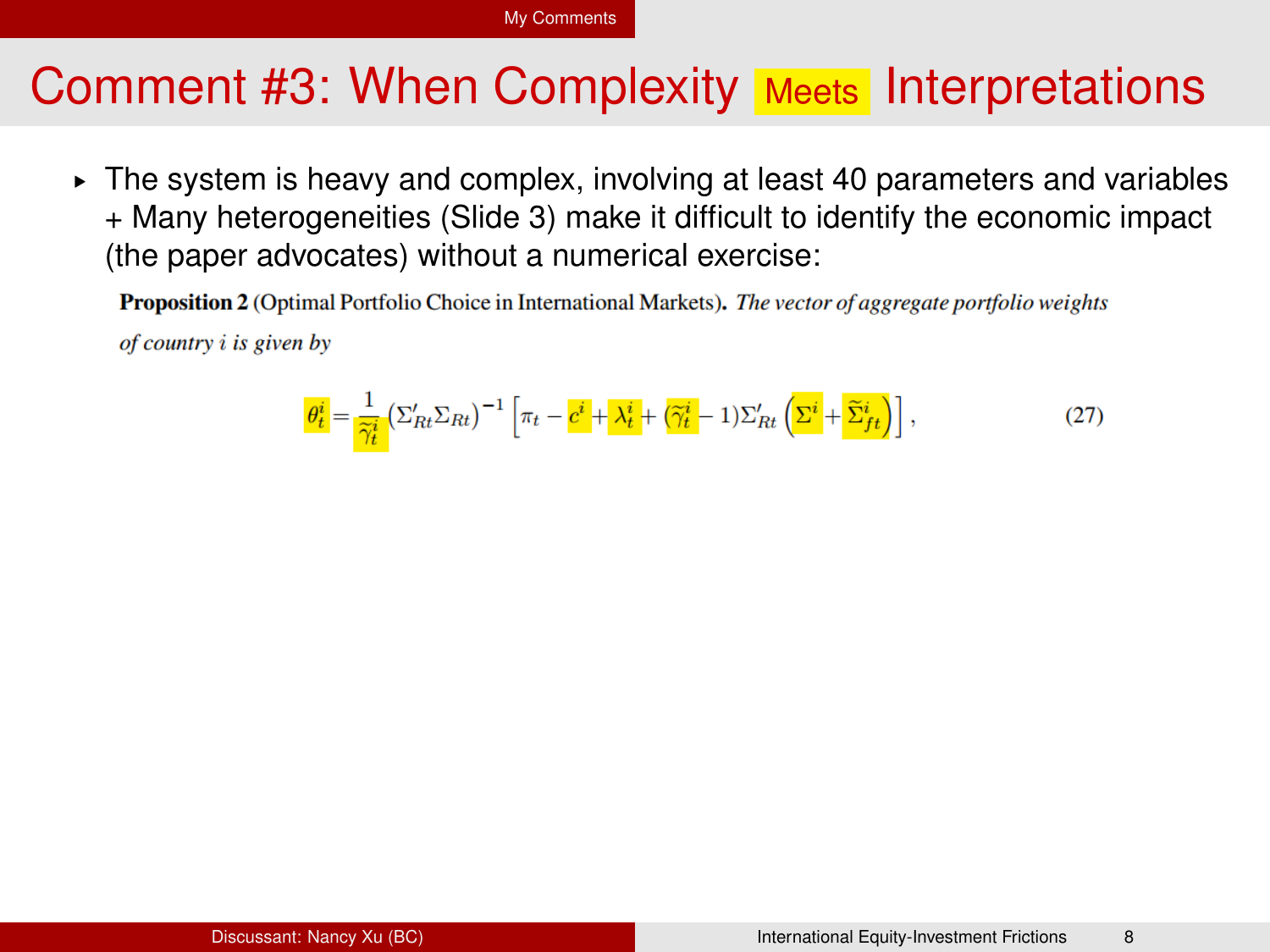#### Comment #3: When Complexity Meets Interpretations

§ The system is heavy and complex, involving at least 40 parameters and variables + Many heterogeneities (Slide 3) make it difficult to identify the economic impact (the paper advocates) without a numerical exercise:

**Proposition 2** (Optimal Portfolio Choice in International Markets). The vector of aggregate portfolio weights

 $of country$  i is given by

$$
\frac{\theta_t^i}{\tilde{\gamma}_t^i} = \frac{1}{\tilde{\gamma}_t^i} \left( \Sigma'_{Rt} \Sigma_{Rt} \right)^{-1} \left[ \pi_t - \frac{c^i}{\tilde{\gamma}_t^i} + \lambda_t^i + \left( \tilde{\gamma}_t^i - 1 \right) \Sigma'_{Rt} \left( \Sigma^i + \tilde{\Sigma}^i_{ft} \right) \right],\tag{27}
$$

§ **Trimming it down might tremendously improve:**

(1) clarity; (2) flow; (3) consistency b/w theory and empirics (Comment #4 later)

Suggestions: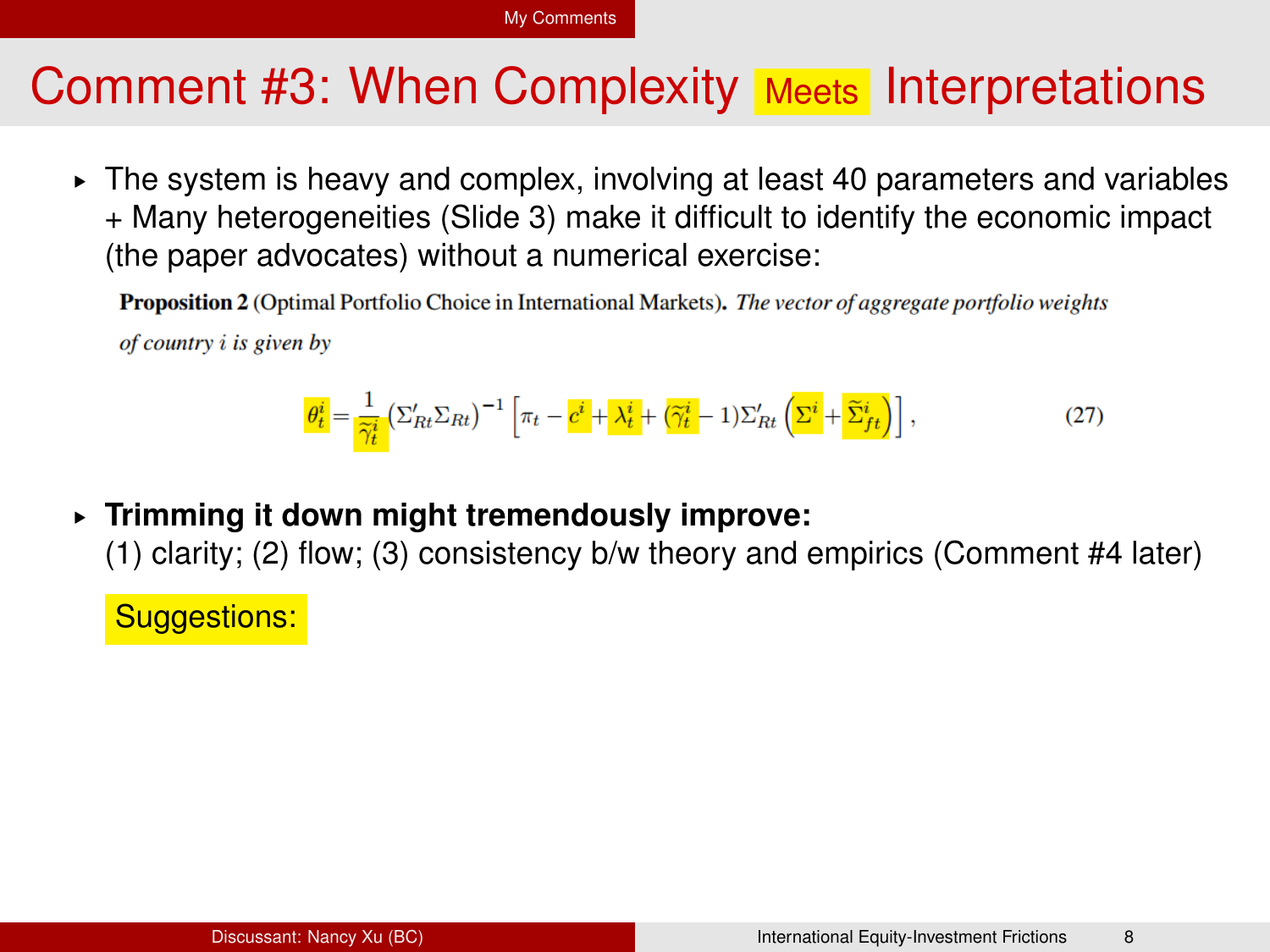#### Comment #3: When Complexity Meets Interpretations

§ The system is heavy and complex, involving at least 40 parameters and variables + Many heterogeneities (Slide 3) make it difficult to identify the economic impact (the paper advocates) without a numerical exercise:

**Proposition 2** (Optimal Portfolio Choice in International Markets). The vector of aggregate portfolio weights

 $of country$  i is given by

$$
\frac{\theta_t^i}{\tilde{\gamma}_t^i} = \frac{1}{\tilde{\gamma}_t^i} \left( \Sigma'_{Rt} \Sigma_{Rt} \right)^{-1} \left[ \pi_t - \frac{\mathbf{c}^i}{\mathbf{c}^i} + \lambda_t^i + \left( \frac{\tilde{\gamma}_t^i}{\tilde{\gamma}_t^i} - 1 \right) \Sigma'_{Rt} \left( \Sigma^i + \widetilde{\Sigma}_{ft}^i \right) \right],
$$
(27)

§ **Trimming it down might tremendously improve:** (1) clarity; (2) flow; (3) consistency b/w theory and empirics (Comment #4 later)

#### Suggestions:

 $\Rightarrow$  (a) Assuming multiple households with perfect risk sharing and complete financial markets is unnecessary to me  $\rightarrow$  country representative agent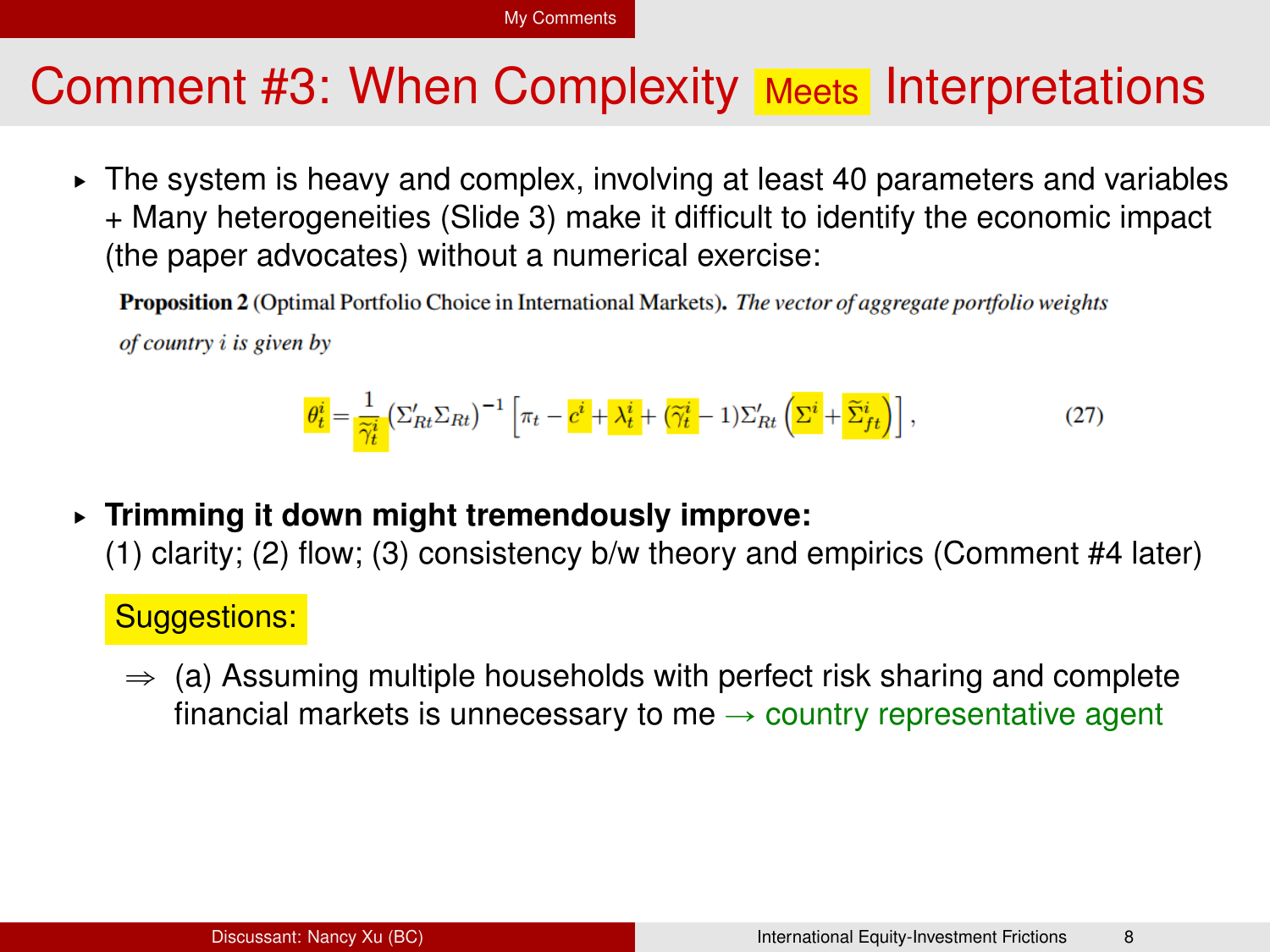# Comment #3: When Complexity Meets Interpretations

§ The system is heavy and complex, involving at least 40 parameters and variables + Many heterogeneities (Slide 3) make it difficult to identify the economic impact (the paper advocates) without a numerical exercise:

**Proposition 2** (Optimal Portfolio Choice in International Markets). The vector of aggregate portfolio weights

 $of country$  i is given by

$$
\frac{\theta_t^i}{\tilde{\gamma}_t^i} = \frac{1}{\tilde{\gamma}_t^i} \left( \Sigma'_{Rt} \Sigma_{Rt} \right)^{-1} \left[ \pi_t - \frac{c^i}{\tilde{\gamma}_t^i} + \lambda_t^i + \left( \tilde{\gamma}_t^i - 1 \right) \Sigma'_{Rt} \left( \Sigma^i + \tilde{\Sigma}^i_{ft} \right) \right],\tag{27}
$$

# § **Trimming it down might tremendously improve:**

(1) clarity; (2) flow; (3) consistency b/w theory and empirics (Comment #4 later)

#### Suggestions:

- $\Rightarrow$  (a) Assuming multiple households with perfect risk sharing and complete financial markets is unnecessary to me  $\rightarrow$  country representative agent
- $\Rightarrow$  (b) The model solutions (Slide 3), the comovement, and empirical evidence (Comment #4 later) are about a world economy between country *i* and a "global" country / U.S.  $\rightarrow$  Simplifying the cross-country investment channel among other countries will not change the key results (e.g., eq. 11)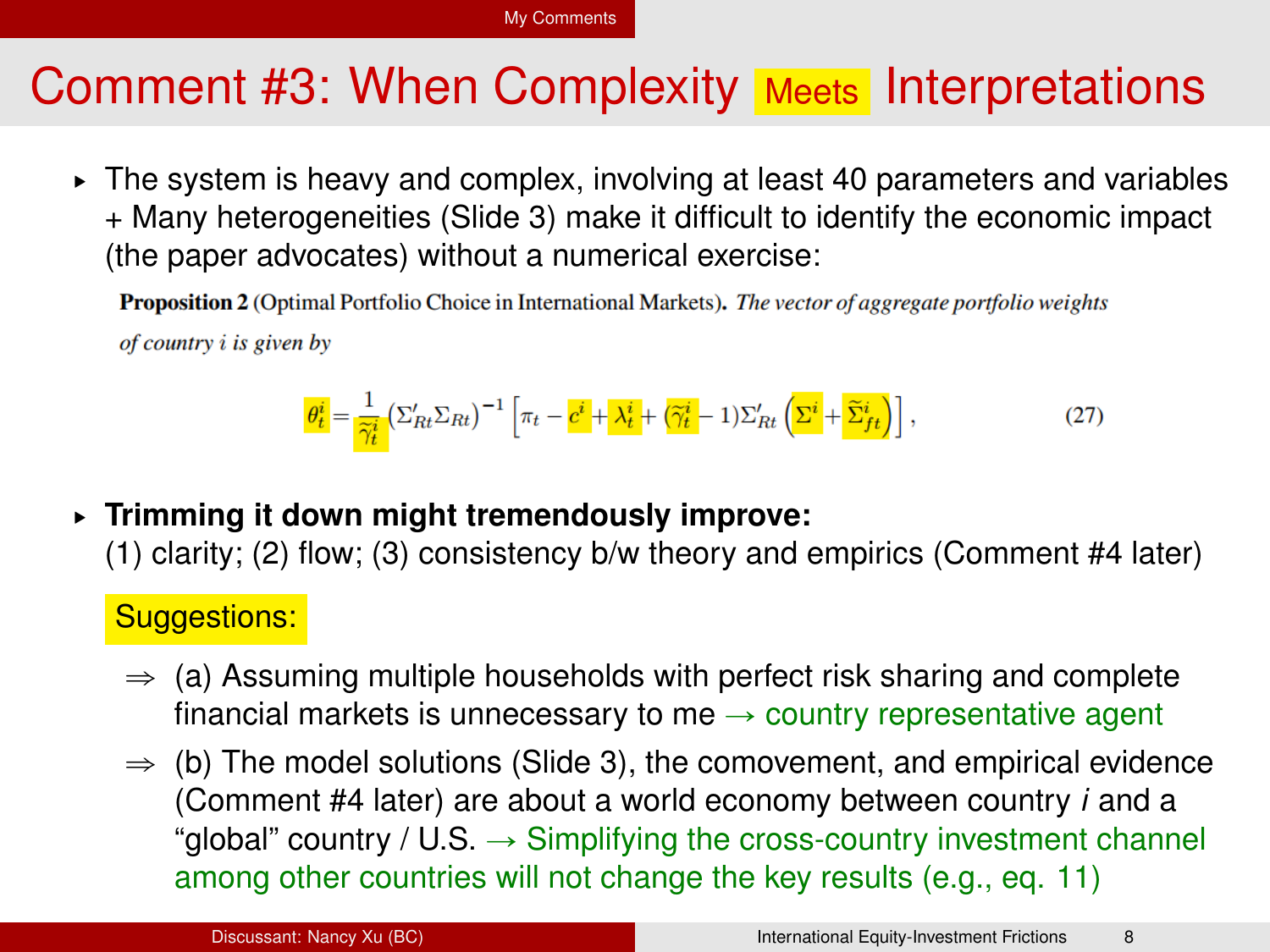### Comment #4: Consistency b/w Theory & Empirics

#### $\div$  4.1) The current country set to establish empirical facts (40 = DM  $+$  EM):

- $\Rightarrow$  Empirically: Integration and openness behaviors are quite different in these two country groups — both will be related to "hosting costs" (the core object of interest)
- $\Rightarrow$  The current theoretical setup = essentially, U.S. versus the rest of the world; to be in line with the empirical evidence, there might need regional components to help distinguish between DM and EM
- $\Rightarrow$  This is a reasonable concern because the plots show DM/EM clustering (deleting one cluster might change the empirical benchmark):

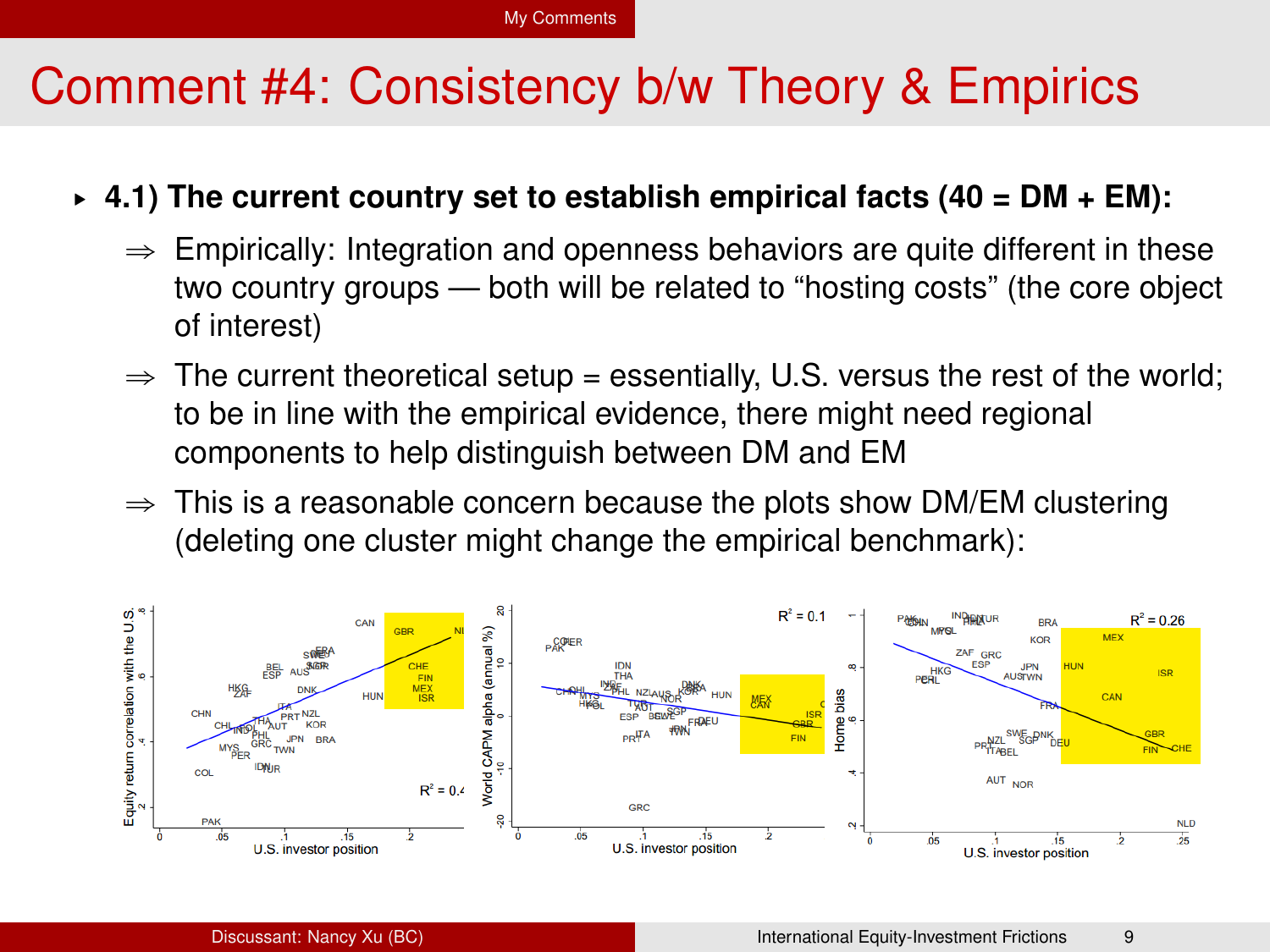## Comment #4: Consistency b/w Theory & Empirics

- § **4.2) The theoretical model will generate quite flexible exchange rates, while the empirical evidence uses all USD-denominated excess returns:**
	- $\Rightarrow$  This theory-empirics connection is fine in Xu (2018) because, in that model, the global pricing kernel prices all country assets where heterogeneity is coming from dividends
	- $\Rightarrow$  More importantly, I wonder if some of the empirical facts are due to the USD assumption. E.g., exchange rates determine total dollar return volatilities drastically differently between DM and EM: higher U.S. investor presence in EM + higher relative importance of currency in  $EM \rightarrow$  Fact 1
	- $\Rightarrow$  Suggestions: Need to check empirical facts in LC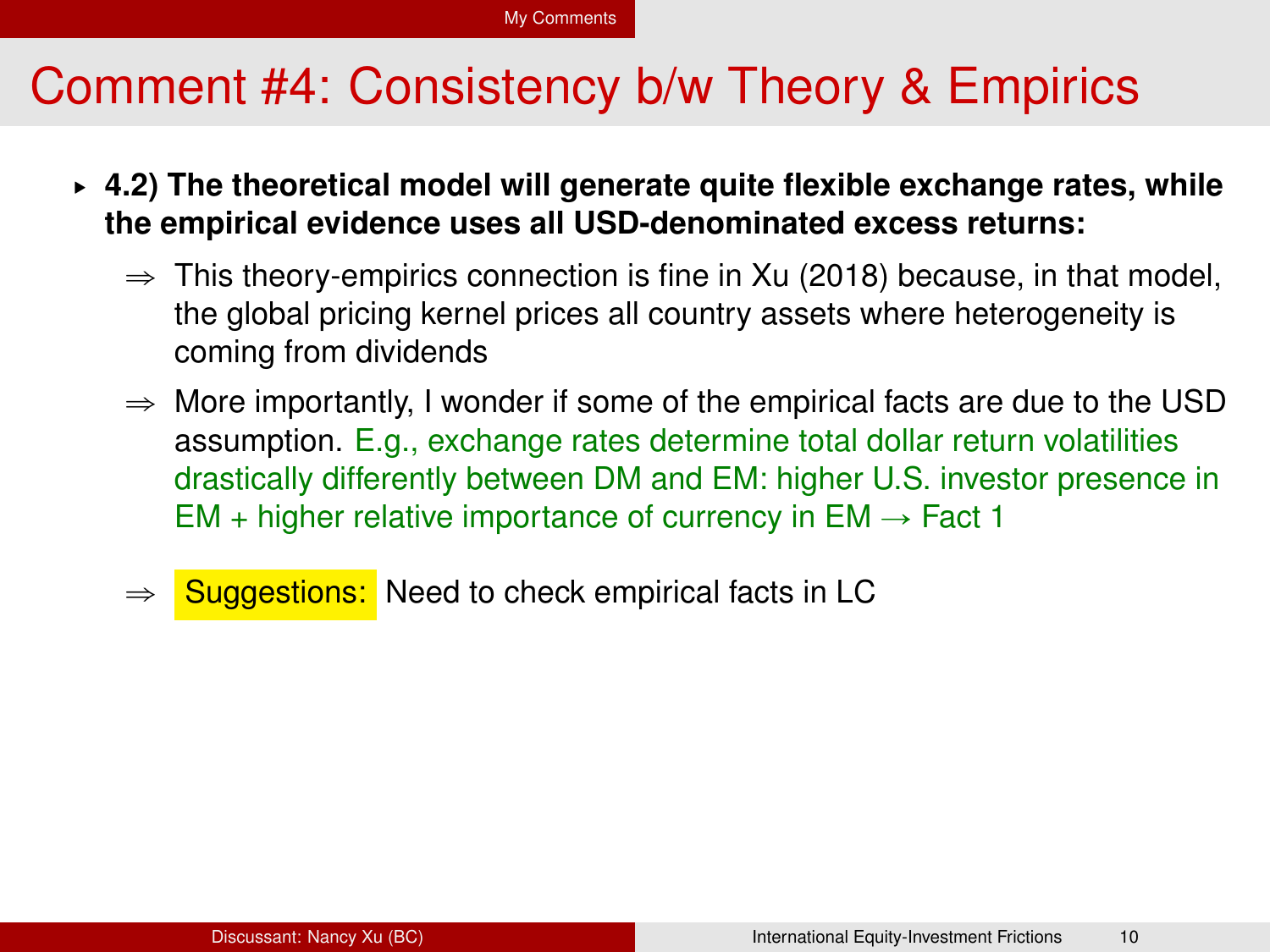# Comment #4: Consistency b/w Theory & Empirics

- § **4.2) The theoretical model will generate quite flexible exchange rates, while the empirical evidence uses all USD-denominated excess returns:**
	- $\Rightarrow$  This theory-empirics connection is fine in Xu (2018) because, in that model, the global pricing kernel prices all country assets where heterogeneity is coming from dividends
	- $\Rightarrow$  More importantly, I wonder if some of the empirical facts are due to the USD assumption. E.g., exchange rates determine total dollar return volatilities drastically differently between DM and EM: higher U.S. investor presence in EM + higher relative importance of currency in  $EM \rightarrow$  Fact 1

 $\overline{\phantom{0}}$ 

- $\Rightarrow$  Suggestions: Need to check empirical facts in LC
- § **4.3) The current definition of Home Bias is not precise:**

tal Share Holding

Share of foreign equities in the country's portfolio Home Bias  $= 1 -$ Share of foreign equities in the world portfolio.

⇒ **Suggestions:** Domestic Investment<sub>ii</sub>

Total Market Capitalization*<sup>i</sup>* World MCAP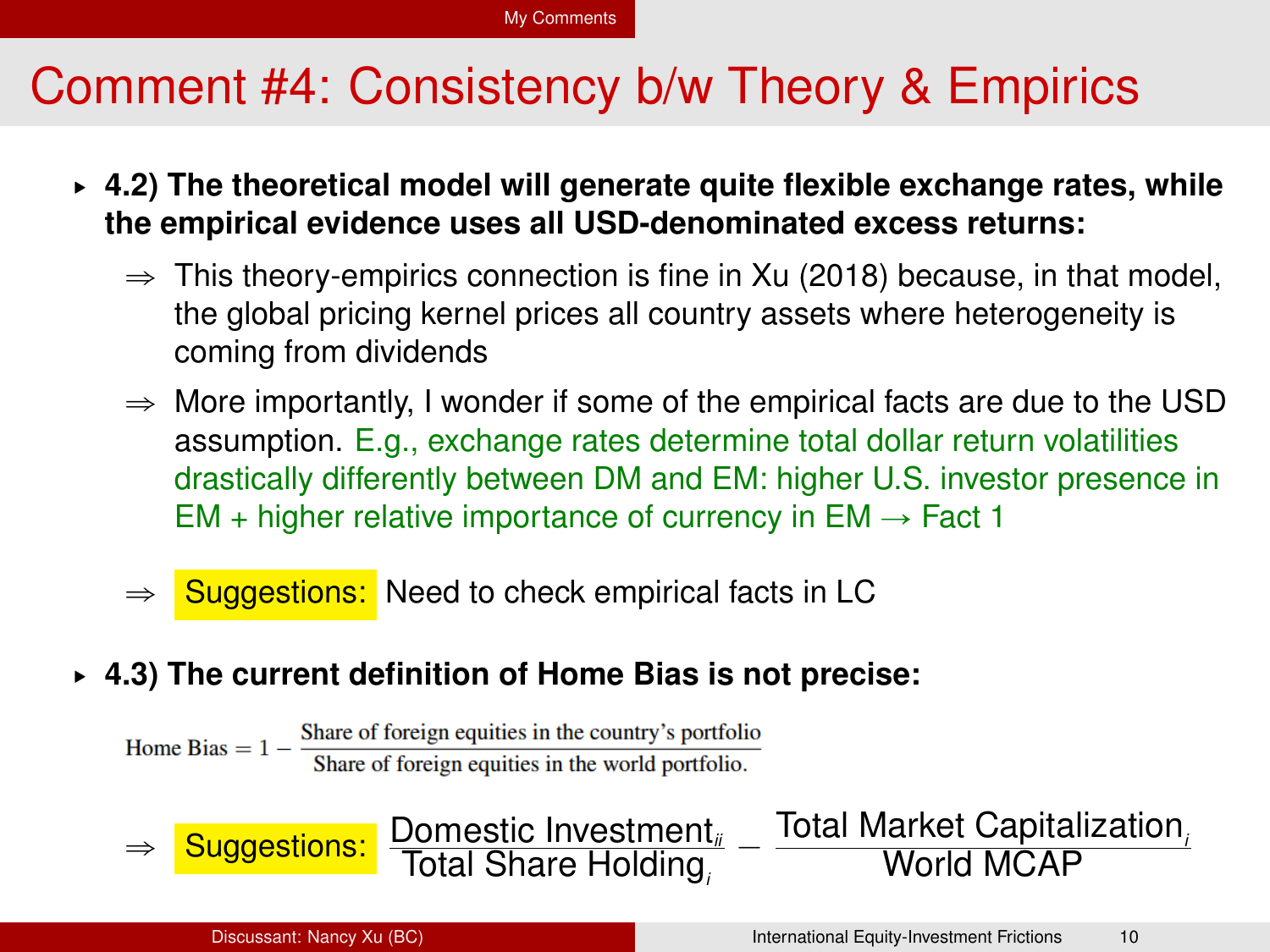#### <span id="page-26-0"></span>**Conclusion**

- § I highly recommend it!
- § To make it more convincing:
	- 1. Motivate the core object of interest (a type of friction, hosting cost) with awareness of the some primary channels
	- 2. Tone down the complexity to help interpretations
	- 3. Improve the consistency b/w theory & empirical work (e.g., DM/EM, exchange rates, HB construction)